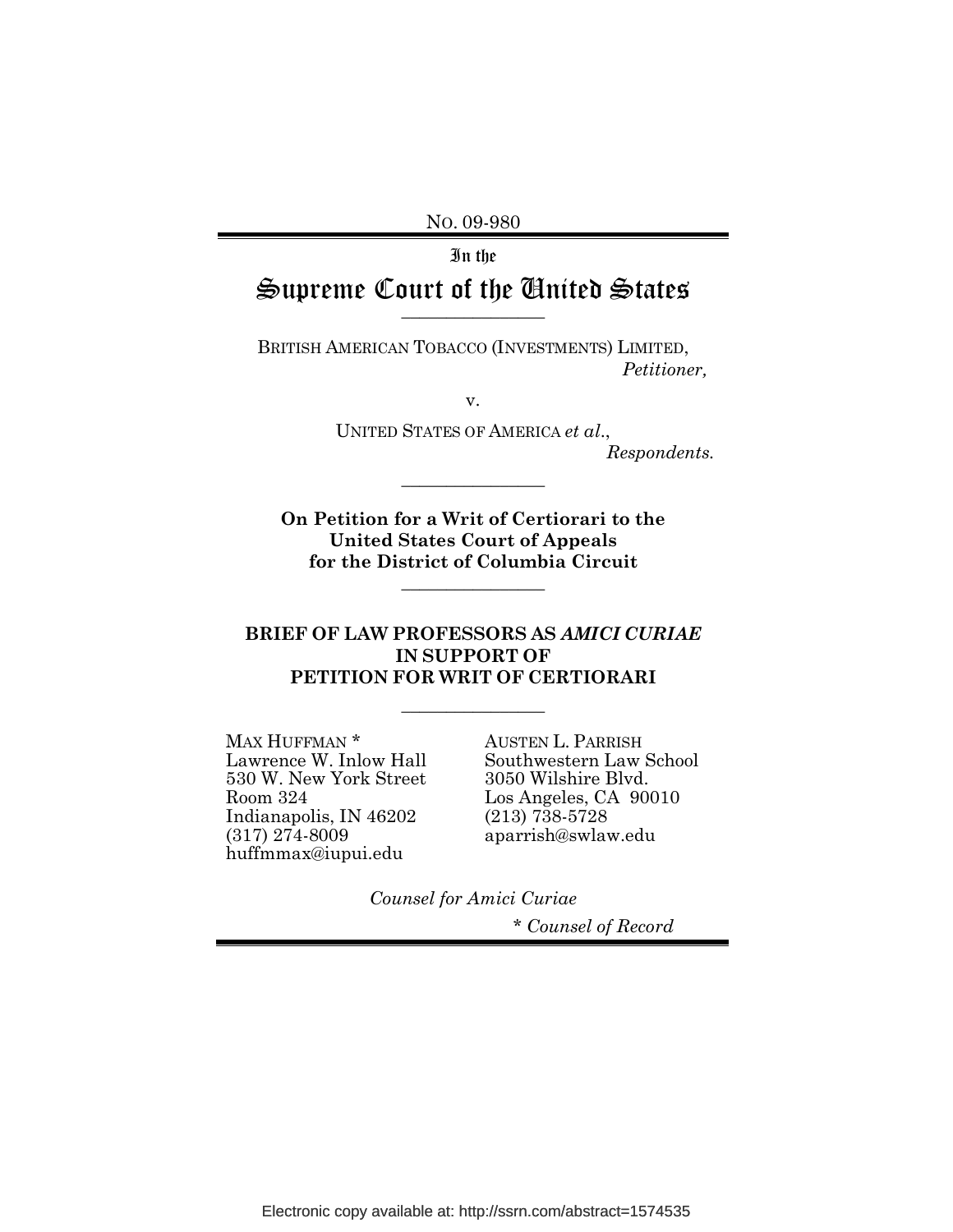## TABLE OF CONTENTS

|    | STATEMENT AND SUMMARY OF                                                                                                  |  |  |
|----|---------------------------------------------------------------------------------------------------------------------------|--|--|
|    |                                                                                                                           |  |  |
| L. | Conflict And Confusion Exist In The<br>Lower Courts On The Effect Test's<br>Application And Its Interplay With The        |  |  |
|    | A. A Three-Way Circuit Split Exists On<br>The Application Of A Doctrine That                                              |  |  |
| В. | The Effects Test's Meaning Remains                                                                                        |  |  |
| П. | The D.C. Circuit Dramatically Departed<br>From This Court's Prior Precedent 12                                            |  |  |
|    | The Holding That The Effects Test<br>А.<br>Nullifies The Presumption Against<br><b>Extraterritoriality Conflicts With</b> |  |  |
|    | A Background Interpretative<br>В.<br>Principle May Not Substitute For An<br>Inquiry Into Congressional Intent 17          |  |  |
|    | Congressional Silence In 1970 Is Not<br>C.<br>Evidence Of Intent To Regulate                                              |  |  |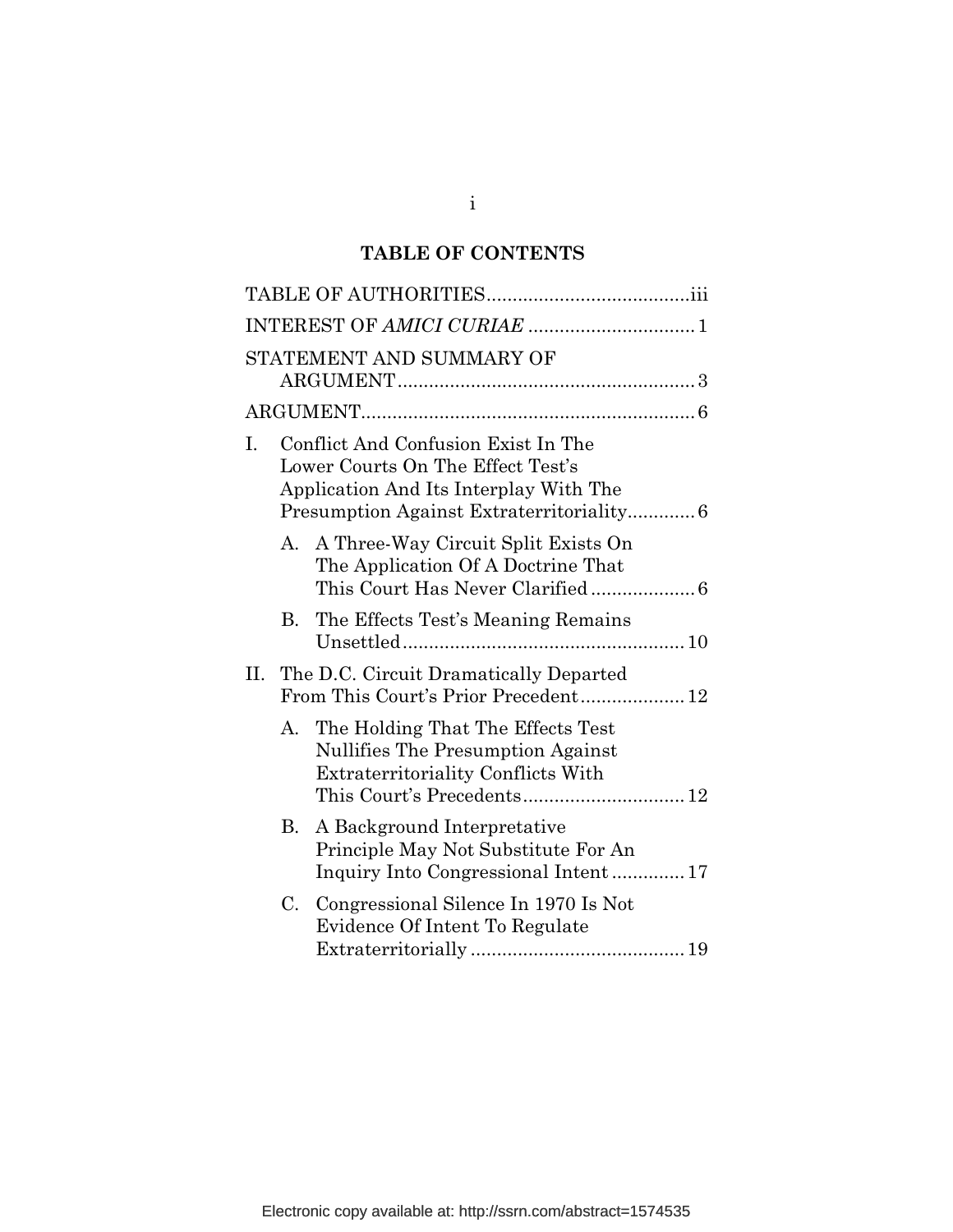| III. Serious Harm Can Result If The Circuit |
|---------------------------------------------|
| Splits and the Confusion That Exist         |
|                                             |
|                                             |

ii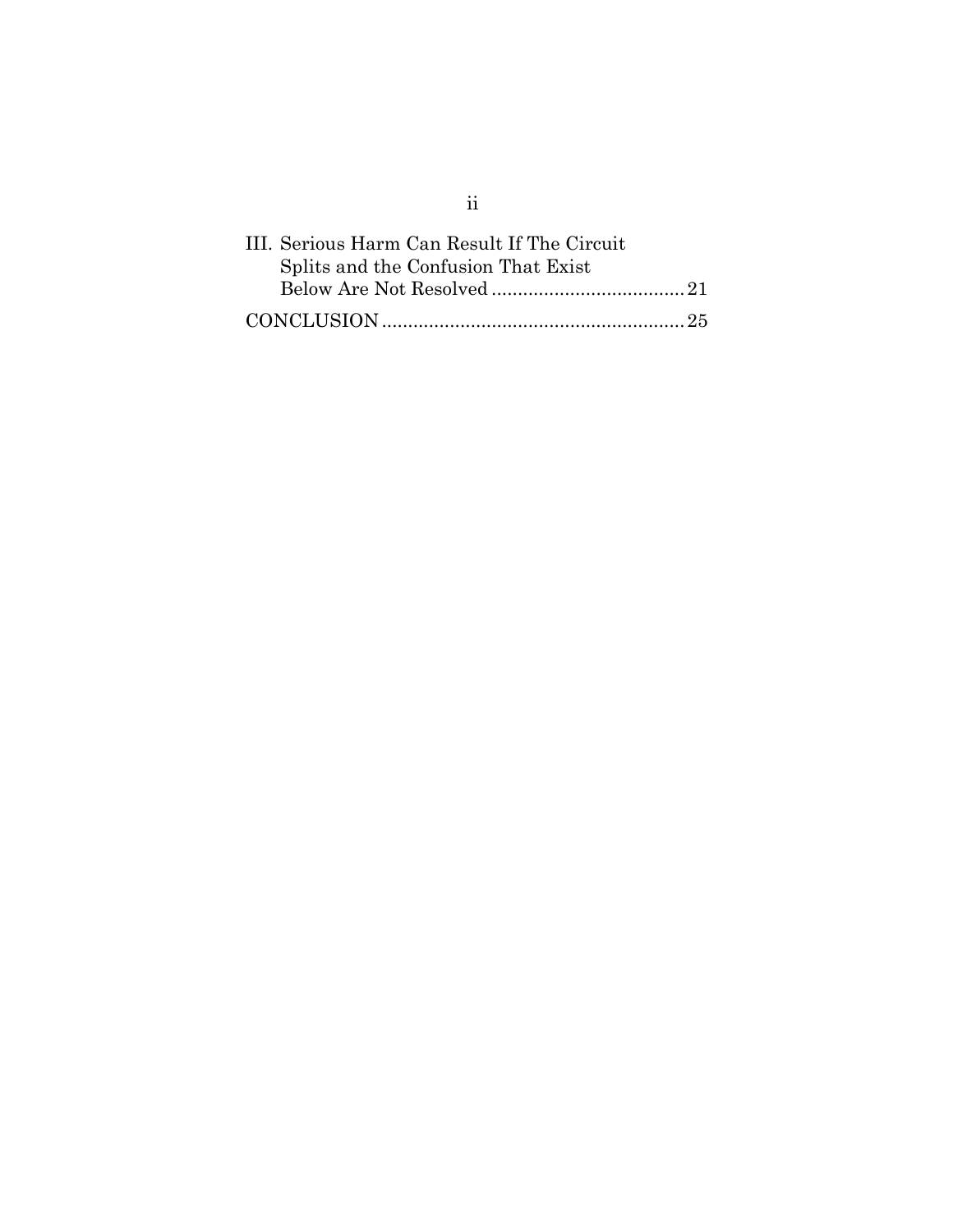## TABLE OF AUTHORITIES

Page(s)

## Cases

iii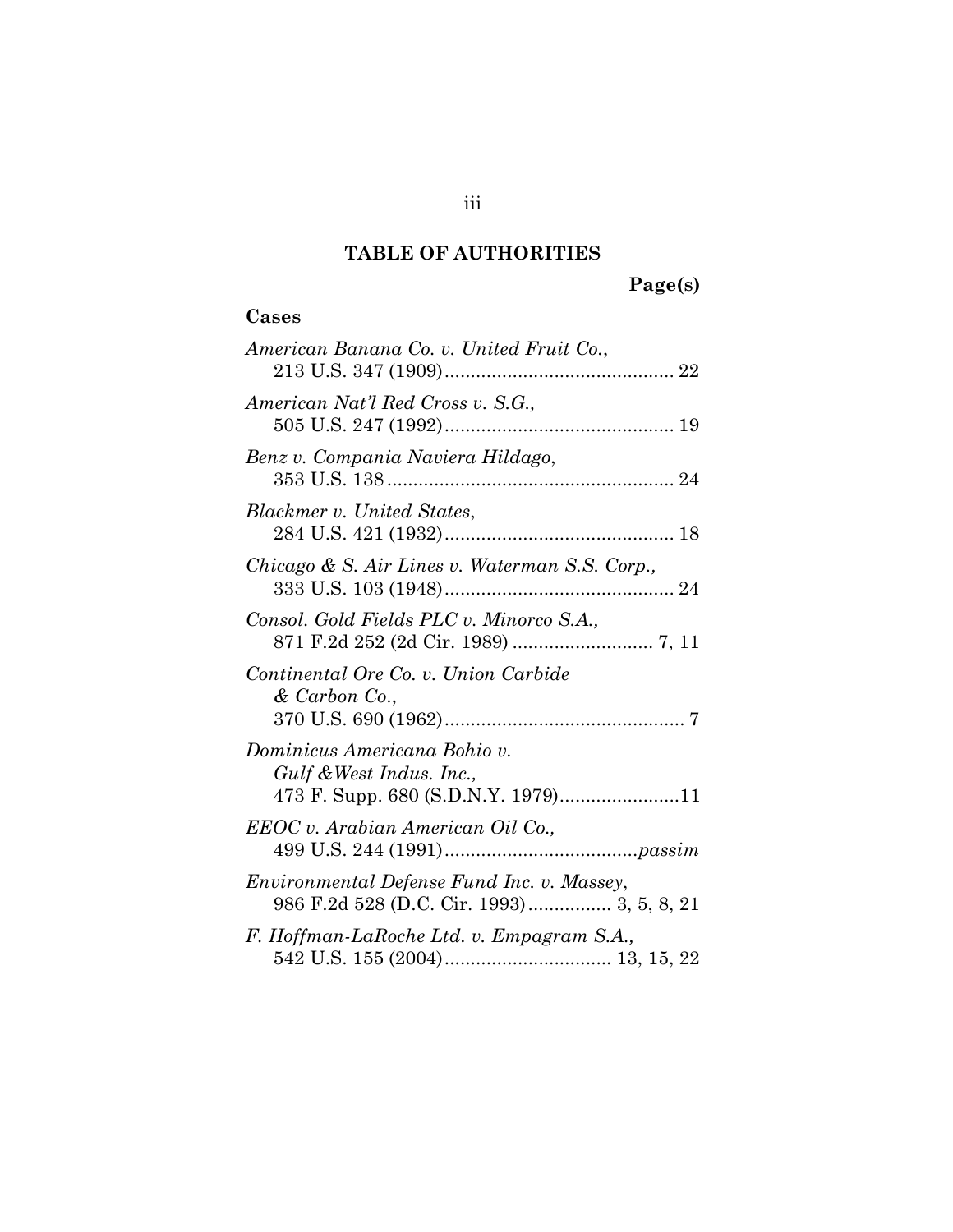## TABLE OF AUTHORITIES -- cont'd

Page(s)

| Finley v. United States,                                                      |
|-------------------------------------------------------------------------------|
| Foley Bros., Inc. v. Filardo                                                  |
| Hartford Fire Ins. Co. v. California,                                         |
| Hertz Corp. v. Friend, No. 08-1107,<br>2010 WL 605601 (U.S. Feb. 23, 2010) 22 |
| Industrial Inv. Dev. Corp. v. Mitsui & Co.,                                   |
| In re Uranium Antitrust Litig.,                                               |
| Laker Airways Ltd. v. Sabena,                                                 |
| Mannington Mills Inc. v. Congoleum Corp.,                                     |
| McCulloch v. Sociedad National de Marineros<br>de Honduras,                   |
| Microsoft Corp. v. AT&T Corp.,                                                |
| Murray v. Schooner Charming Betsy,                                            |
| N.Y. Cent. R.R. Co. v. Chisholm,                                              |

iv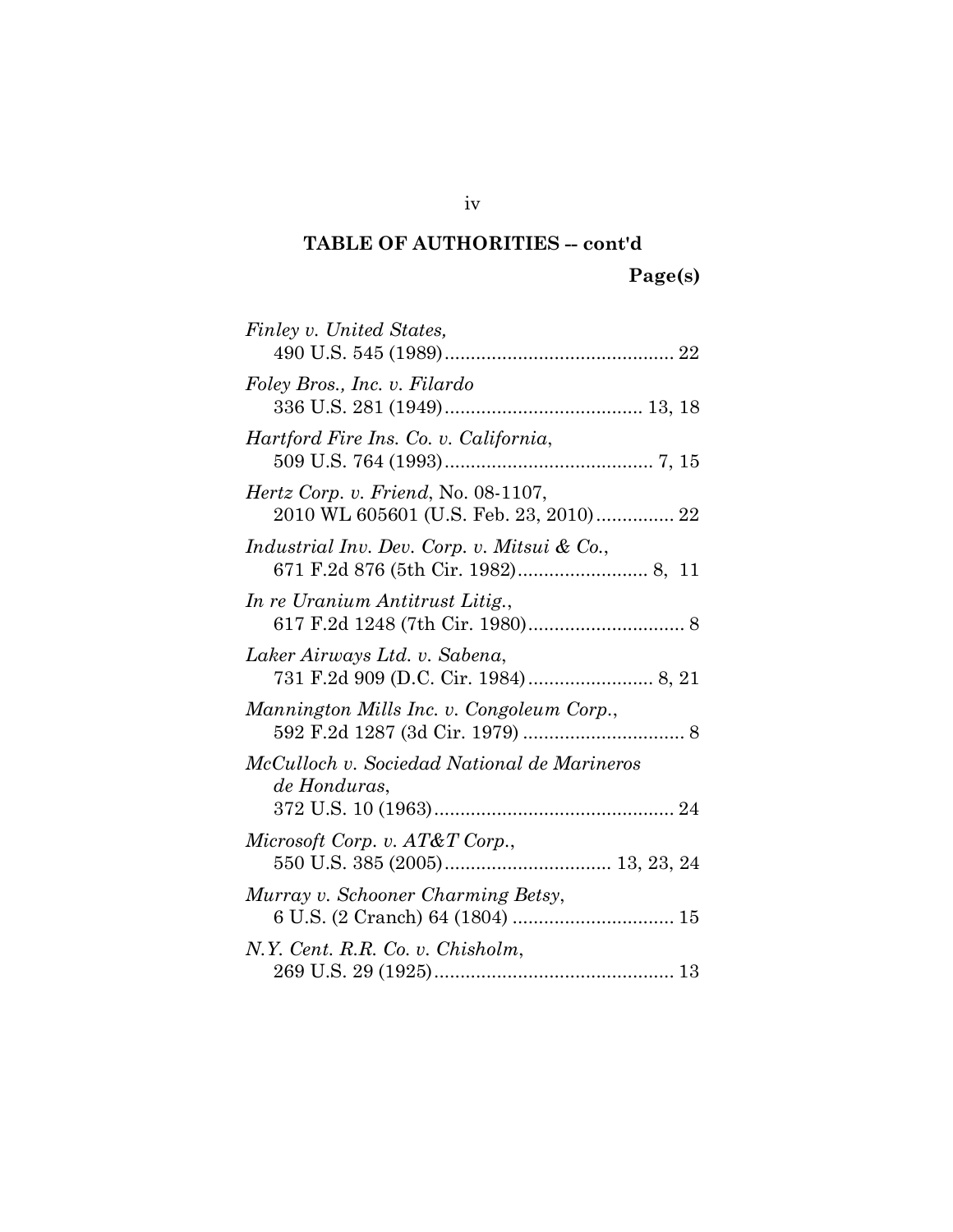## TABLE OF AUTHORITIES -- cont'd

Page(s)

| Pakootas v. Teck Cominco Metals Ltd.,                                                |
|--------------------------------------------------------------------------------------|
| Sale v. Haitian Ctrs. Council, Inc.,                                                 |
| Schoenbaum v. Firstbrook,                                                            |
| Sosa v. Alvarez-Machain,                                                             |
| Small v. United States,                                                              |
| Smith v. United States,                                                              |
| Spector v. Norwegian Cruise Line Ltd.,                                               |
| $S.S.$ "Lotus" (Fr. v. Turk),<br>1927 P.C.I.J. (ser. A) No. 10 (Sept. 7) 14          |
| Steele v. Bulova Watch Co.,                                                          |
| Stegman v. United States,                                                            |
| Subafilms Ltd. v. MGM-Pathe Communications,<br>24 F.3d 1088 (9th Cir. 1994) 3, 9, 18 |
| Timberlane Lumber Co. v. Bank of America,                                            |
| United States v. Aluminum Co. of Am.,                                                |

v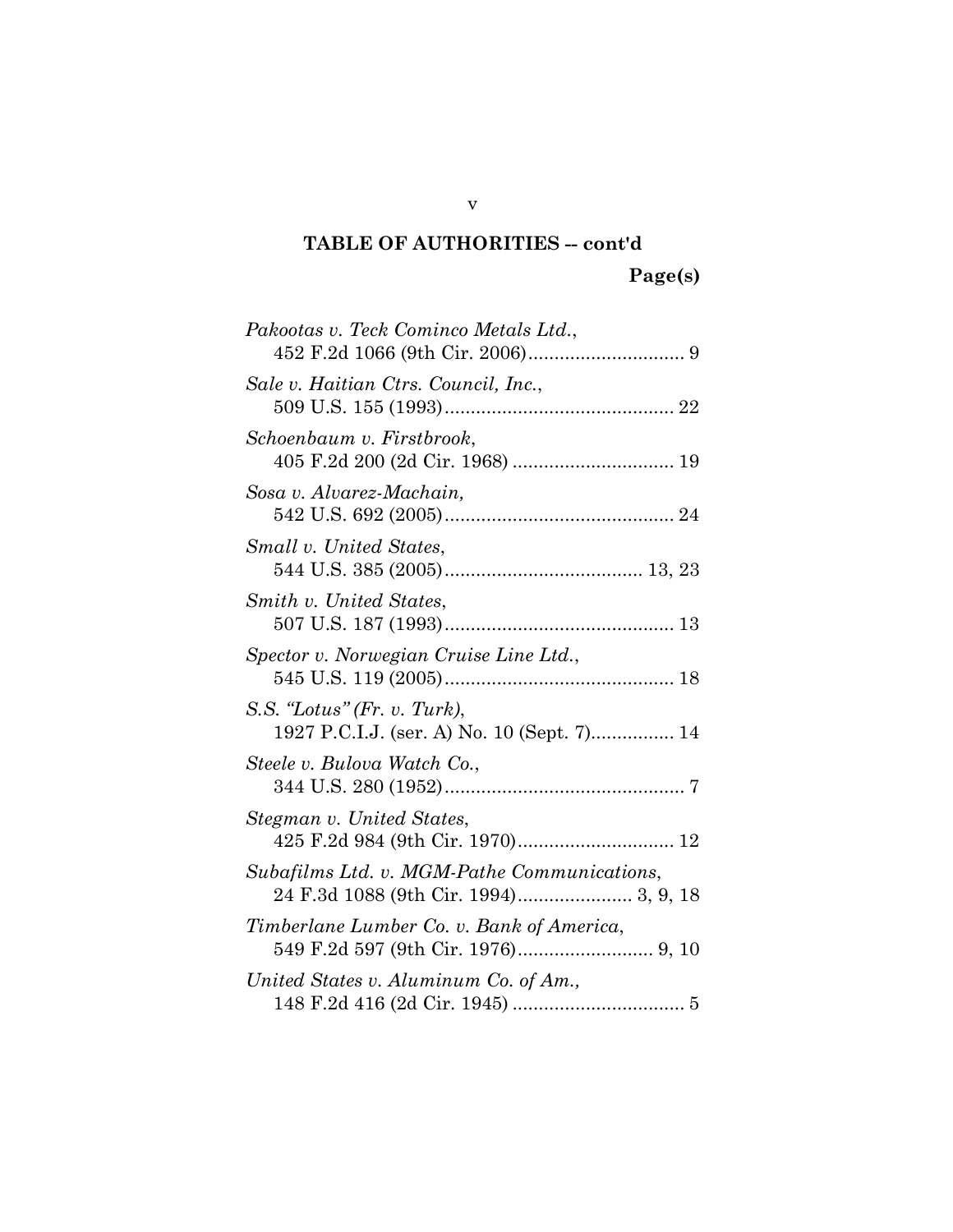## TABLE OF AUTHORITIES -- cont'd Page(s)

| United States v. Nippon Paper Industries Co., |  |  |
|-----------------------------------------------|--|--|
|                                               |  |  |

## Statutes and Regulations

| Criminal Justice Reform Act of 1975, S.1,      |
|------------------------------------------------|
| Foreign Trade Antitrust Improvements Act,      |
| Racketeer Influenced and Corrupt Organizations |

## Other Authorities

| GARY B. BORN & PETER B. RUTLEDGE,<br><b>INTERNATIONAL CIVIL LITIGATION IN UNITED</b>                                               |
|------------------------------------------------------------------------------------------------------------------------------------|
| Brief of the Government of Australia as<br>Amicus Curiae in Support Defendants-<br>Appellees, Morrison v. Nat'l Australia          |
| Brief for the Republic of France as Amicus<br>Curiae in Support of Respondents, Morrison<br>v. Nat'l Australia Bank, No. 08-119216 |

vi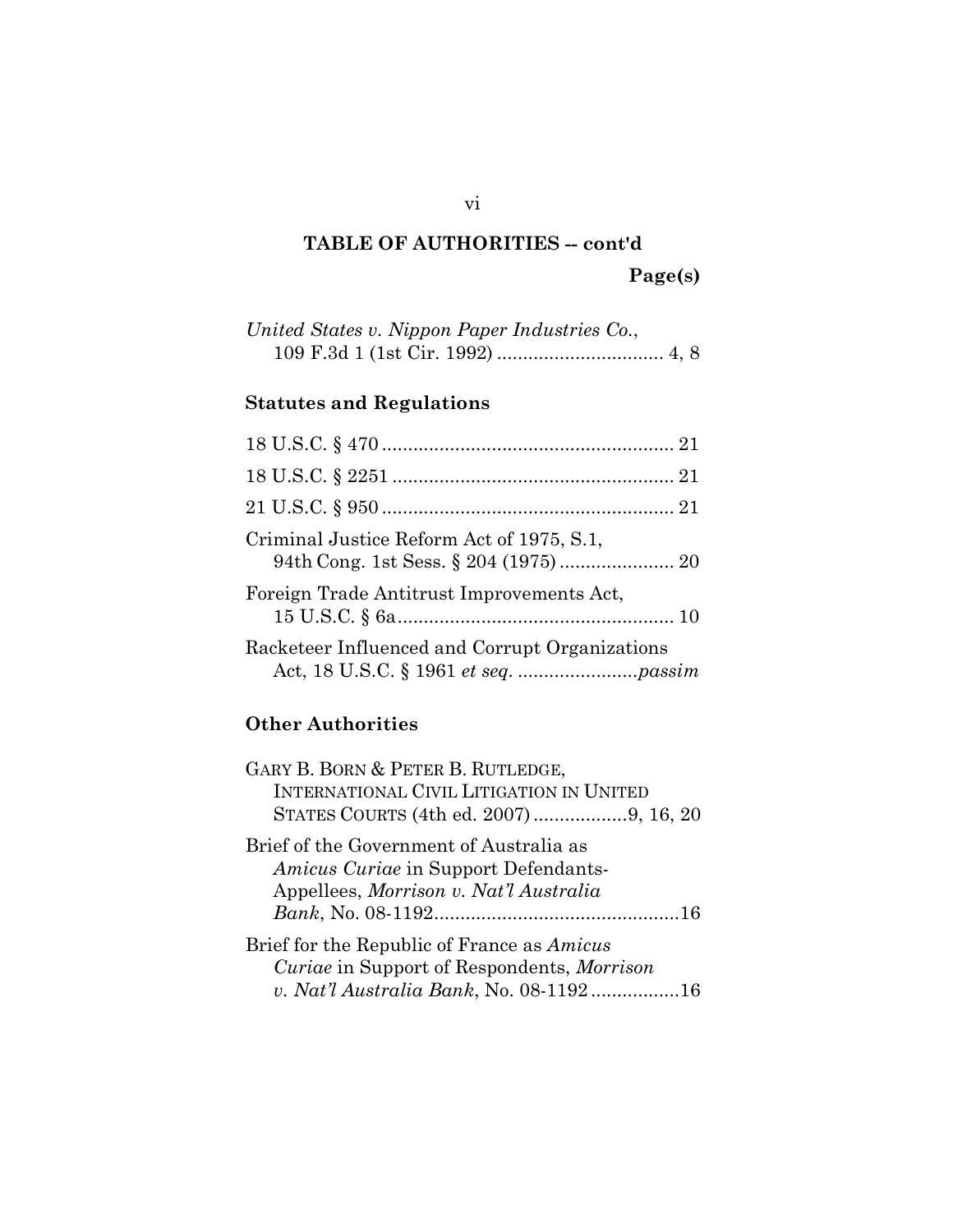# TABLE OF AUTHORITIES -- cont'd

Page(s)

| Brief for the United Kingdom of Great Britain<br>and Northern Ireland as Amicus Curiae in<br>Support of Respondents, Morrison v. Nat'l                                                                                                                                |
|-----------------------------------------------------------------------------------------------------------------------------------------------------------------------------------------------------------------------------------------------------------------------|
| Brief for United Kingdom as Amicus Curiae in<br>Support of Appellant, In re Uranium<br>Antitrust Litig., 480 F. Supp. 1138 (1979)<br>reprinted in 50 BRIT. Y.B. INT'L L. 352 (1979)20                                                                                 |
| Lea Brilmayer & Charles Norchi, Federal<br>Extraterritoriality and Fifth Amendment Due<br>Process, 104 HARV. L. REV. 1217 (1992) 15                                                                                                                                   |
| IAN BROWNLIE, PRINCIPLES OF PUBLIC<br>INTERNATIONAL LAW (6th ed. 2003)14                                                                                                                                                                                              |
| William Dodge, Understanding the Presumption<br>Against Extraterritoriality,<br>16 BERKELEY J. INT'L L. 88 (1998) 8-9                                                                                                                                                 |
| RICHARD A. FALK, THE ROLE OF DOMESTIC COURTS<br>IN THE INTERNATIONAL LEGAL ORDER (1964) 24                                                                                                                                                                            |
| Mark P. Gibney, The Extraterritorial<br>Application of U.S. Law: The Perversion of<br>Democratic Governance, the Reversal of<br>Institutional Roles, and the Imperative of<br><i>Establishing Normative Principles,</i><br>19 B.C. INT'L & COMP. L. REV. 297 (1996)23 |
| Joseph P. Griffin, Foreign Governmental<br>Reactions to U.S. Assertions of<br><i>Extraterritorial Jurisdiction,</i><br>6 GEO. MASON L. REV. 505 (1998)16                                                                                                              |

vii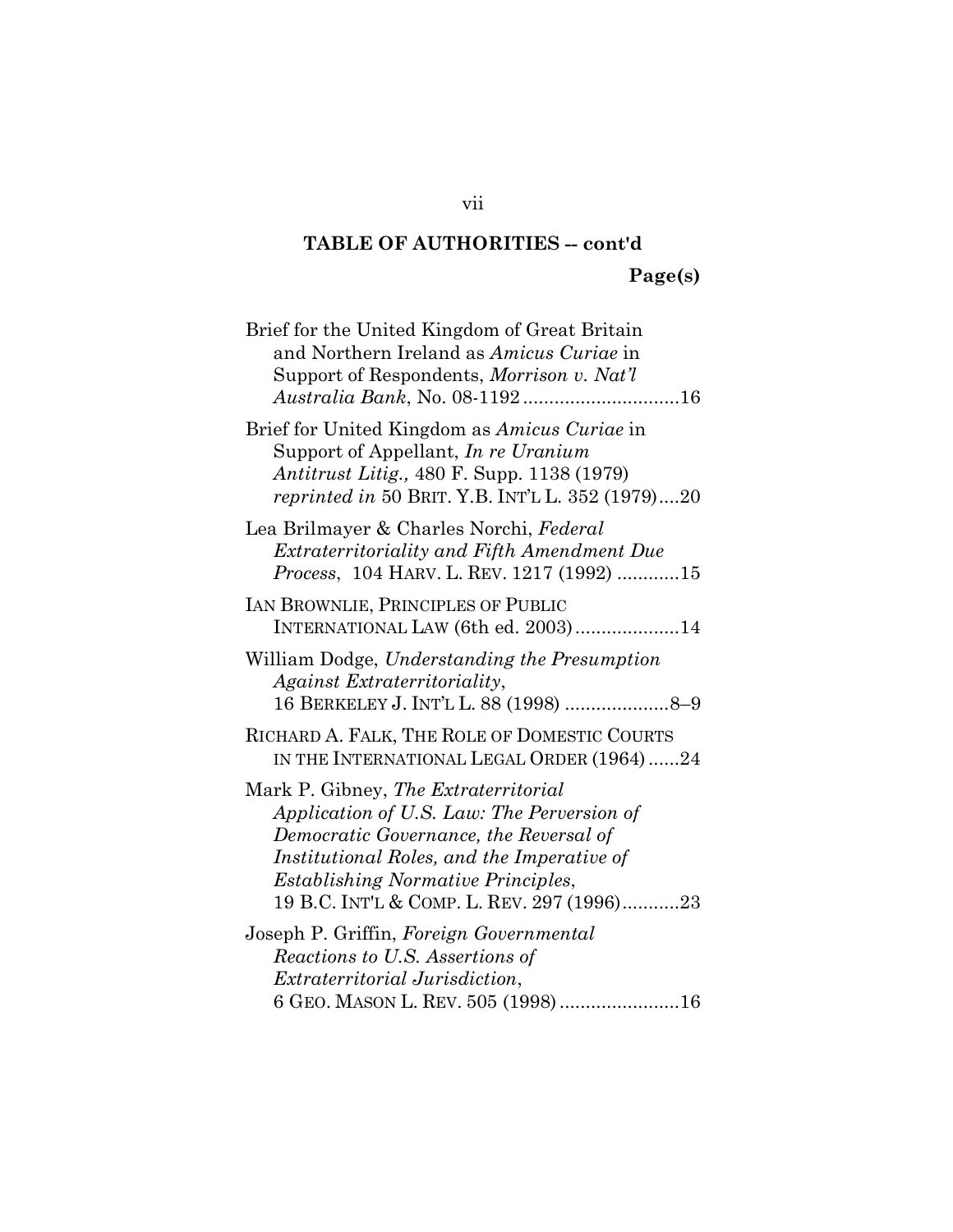## TABLE OF AUTHORITIES -- cont'd Page(s)

## Andrew T. Guzman, Is International Antitrust Impossible?, 73 N.Y.U. L. REV. 1501 (1998) .......25 Max Huffman, A Retrospective on Twenty-Five Years of the Foreign Trade Antitrust Improvements Act, 44 HOUS. L. REV. 285 (2007) ........................... 8, 10 Max Huffman, A Standing Framework for Private Extraterritorial Antitrust Enforcement, 60 SMU L. REV. 103 (2007) ........................... 11, 16 Jeffrey A. Meyer, Dual Illegality and Geoambiguous Law: A New Rule for Extraterritorial Application of U.S. Law (forthcoming 2010), available at ssrn.com/abstract\_id=1569643 .............................9 NATIONAL COMMISSION ON REFORM OF FEDERAL CRIMINAL LAWS, FINAL REPORT (1971) ..............20 Note, Extraterritorial Application of the Antitrust Laws: A Conflict of Law Approach, 70 YALE L.J. 259 (1960) .......................................20 Note, Extraterritorial Jurisdiction – Criminal Law, 13 HARV. INT'L L.J. 347 (1972)......................20 Austen L. Parrish, The Effects Test: Extraterritoriality's Fifth Business,

61 VAND. L. REV. 1455 (2008).................. 11, 16, 23

#### viii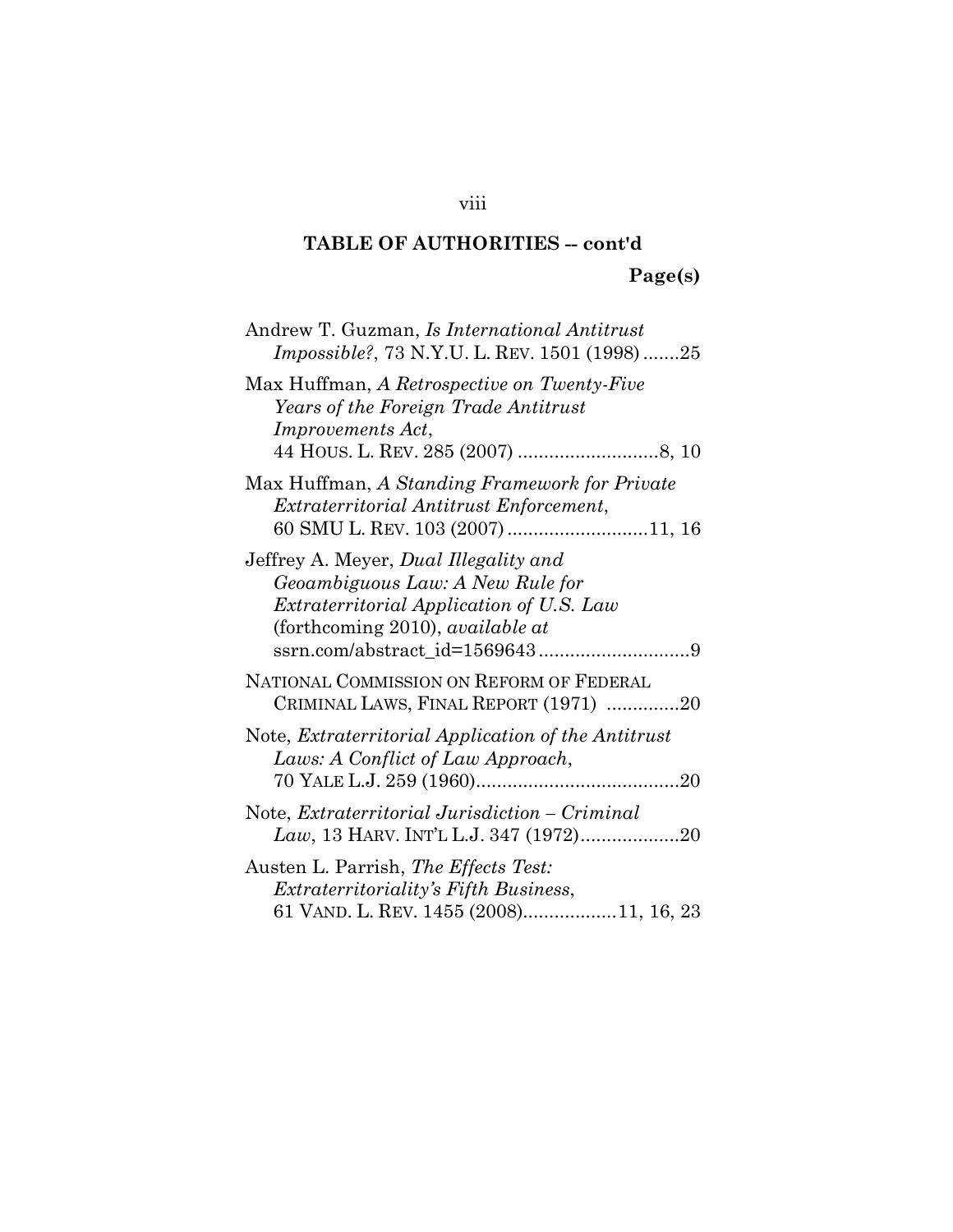## TABLE OF AUTHORITIES -- cont'd

| Page(s) |
|---------|
|         |

| Austen L. Parrish, Reclaiming International<br>Law from Extraterritoriality,                                                                                                           |
|----------------------------------------------------------------------------------------------------------------------------------------------------------------------------------------|
| Ellen S. Podgor & Daniel M. Filler,<br>International Criminal Jurisdiction in the<br><i>Twenty-First Century: Rediscovering U.S. v.</i><br>Bowman, 44 SAN DIEGO. L. REV. 585 (2007) 11 |
| <b>RESTATEMENT (THIRD) OF FOREIGN RELATIONS</b><br>LAW OF THE UNITED STATES (1987)14, 15                                                                                               |
| David L. Shapiro, Continuity and Change in<br>Statutory Interpretation,                                                                                                                |
| Isaac N.P. Stokes, Limits Imposed by<br>International Law on Regulation of<br>Extraterritorial Commercial Activity,<br>64 AM. SOC'Y INT'L L. PROC. 135 (2007) 19                       |
| THE DECLARATION OF INDEPENDENCE (1776)23                                                                                                                                               |
| Jonathan Turley, "When in Rome":<br>Multinational Misconduct and the<br>Presumption Against Extraterritoriality,                                                                       |
|                                                                                                                                                                                        |

ix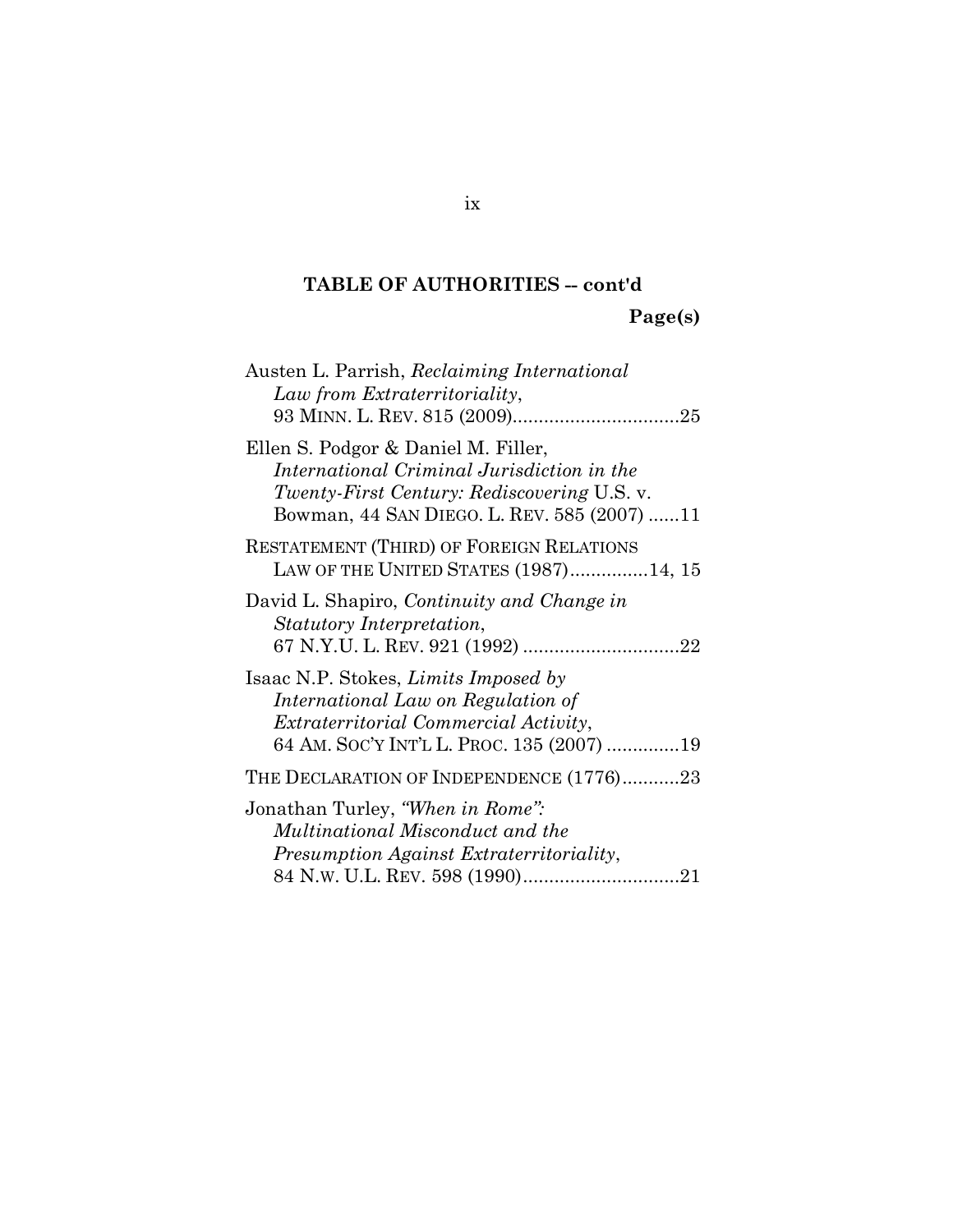#### INTEREST OF AMICI CURIAE<sup>1</sup>

Amici curiae are law professors with expertise in legislative jurisdiction and international law, who have an interest in the proper understanding of the presumption against extraterritoriality and the effects test. The D.C. Circuit has advanced an approach to legislative jurisdiction that, in our view, is inconsistent with long-standing principles of American law and is likely to exacerbate already a serious conflict within the lower courts on an unsettled question of law. We submit this brief to clarify the history and application of the effects test and show how that history bears upon the proper interpretation of whether Congress intended a statute to reach extraterritorial conduct. We also submit this brief because, unless corrected, the D.C. Circuit's improper use of the effects test will have far-reaching negative ramifications.

We take no position on the other issues that this case raises. We do not opine as to what Congress intended when it enacted the Racketeer Influenced and Corrupt Organizations Act ("RICO") or wheth-

<sup>1</sup> No counsel for a party authored this brief in whole or in part. No one, other than amici or the institution where they teach, has made a monetary contribution to the preparation and submission of this brief. Pursuant to S. Ct. Rule 37.2, amici gave notice of intent to file this brief to counsel of record for all parties at least ten days prior to the date of filing. Letters of consent to the filing of this brief have been lodged with the Clerk. Amici acknowledge the research assistance of Clark Braunstein, Anne Cheung, Silviana Dumitrescu, and Jennifer Yuen, members of Southwestern Law School's Moot Court Honors Program.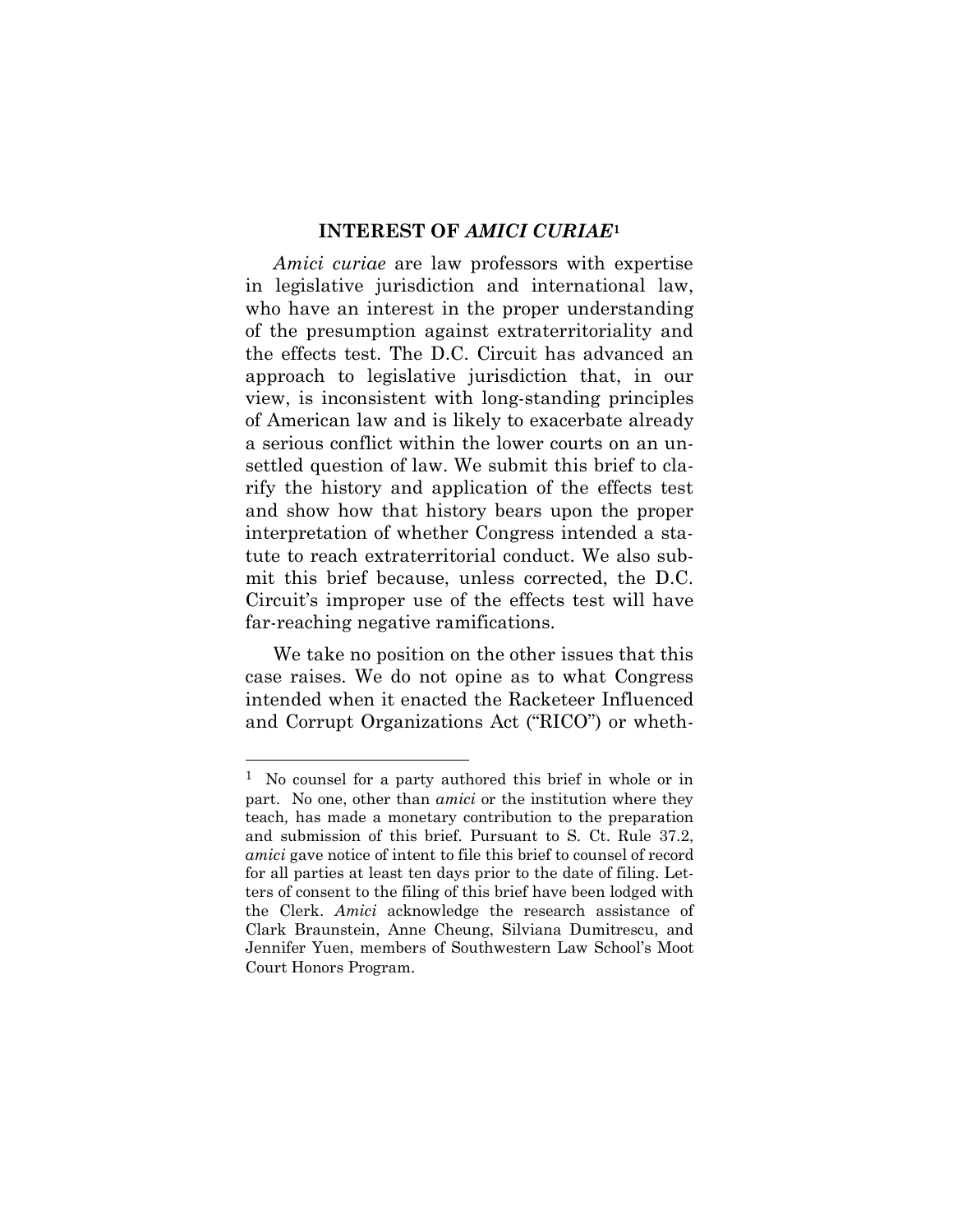er that statute applies to the defendant's activities. Nor do we take a position on the underlying merits: the federal government's use of civil RICO to prevent and restrain an alleged scheme to deceive American consumers about the health risks of smoking. If the D.C. Circuit's decision was, or could be, limited to the RICO context, amici would not have filed this brief. But the decision is not so constrained. Because the effects test potentially captures all kinds of foreign activity, the D.C. Circuit's decision casts a pall of uncertainty over a wide range of cases involving all types of legislation.

Amici include Professor Jeffery C. Atik, Loyola Law School – Los Angeles; Professor Andrea K. Bjorklund, University of California, Davis, School of Law; Visiting Associate Professor Gregory W. Bowman, West Virginia University College of Law; Associate Professor Karen Bravo, Indiana University School of Law – Indianapolis; Professor Lea Brilmayer, Yale Law School; Assistant Professor Anthony J. Colangelo, Southern Methodist University – Dedman School of Law; Associate Professor Paul R. Dubinsky, Wayne State University School of Law; Professor Mark Gibney, University of North Carolina – Asheville; Professor Stuart P. Green, Rutgers University School of Law – Newark; Associate Professor Max Huffman, Indiana University School of Law – Indianapolis; Associate Professor and Associate Dean Jennifer A. Kreder, Northern Kentucky University – Chase College of Law; Professor Robert E. Lutz, Southwestern Law School; Associate Professor Jeffrey A. Meyer, Quinnipiac University School of Law; Associate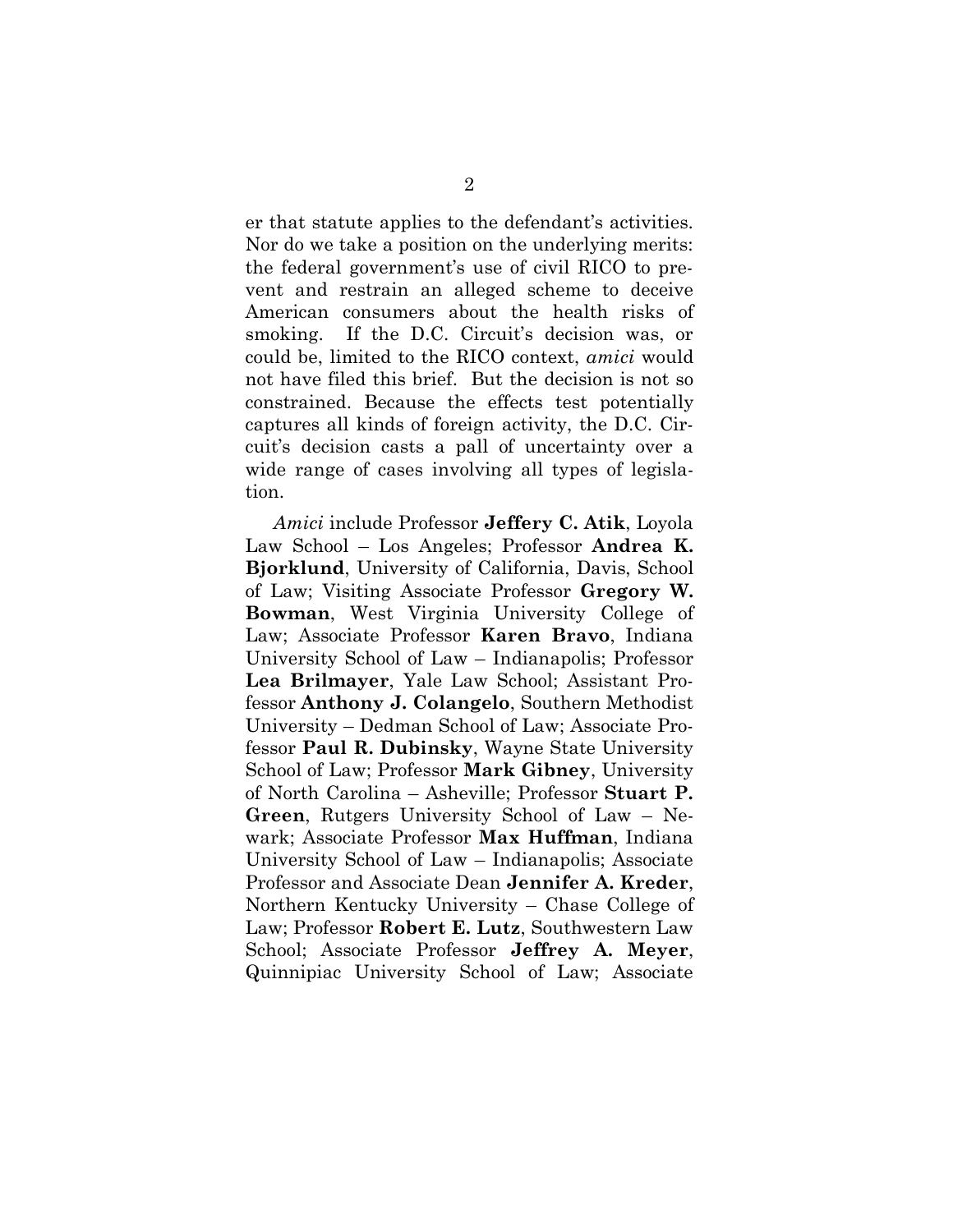Professor Philip M. Moremen, Seton Hall University – Whitebread School of Diplomacy and International Relations; Professor and Vice-Dean Austen L. Parrish, Southwestern Law School; Professor Michael D. Ramsey, University of San Diego School of Law; Assistant Professor Cassandra Burke Robertson, Case Western Reserve University School of Law; Associate Professor Robert D. Sloane, Boston University School of Law; Associate Professor Howard M. Wasserman, Florida International University School of Law.

#### STATEMENT AND SUMMARY OF ARGUMENT

This case raises important and recurring issues implicating legislative jurisdiction and international law. The D.C. Circuit below failed to tackle the difficult question of whether Congress intended RICO to apply to the foreign conduct of nonnationals — an issue on which the lower courts are divided. Instead, it embraced a troubling approach that treats regulation of foreign conduct as domestic, not extraterritorial, regulation. The Court should grant review for at least four reasons.

First, the D.C. Circuit's opinion has added confusion to an existing three-way circuit split on the scope and application of the effects test. Some courts interpret the effects test as setting the outer limit of Congress's legislative jurisdiction. See, e.g., Subafilms, Ltd. v. MGM-Pathe Communications Co., 24 F.3d 1088 (9th Cir. 1994) (en banc). Others use the effects test as a canon of construction that overrides the presumption against extraterritoriality. See, e.g., Environmental Defense Fund, Inc. v.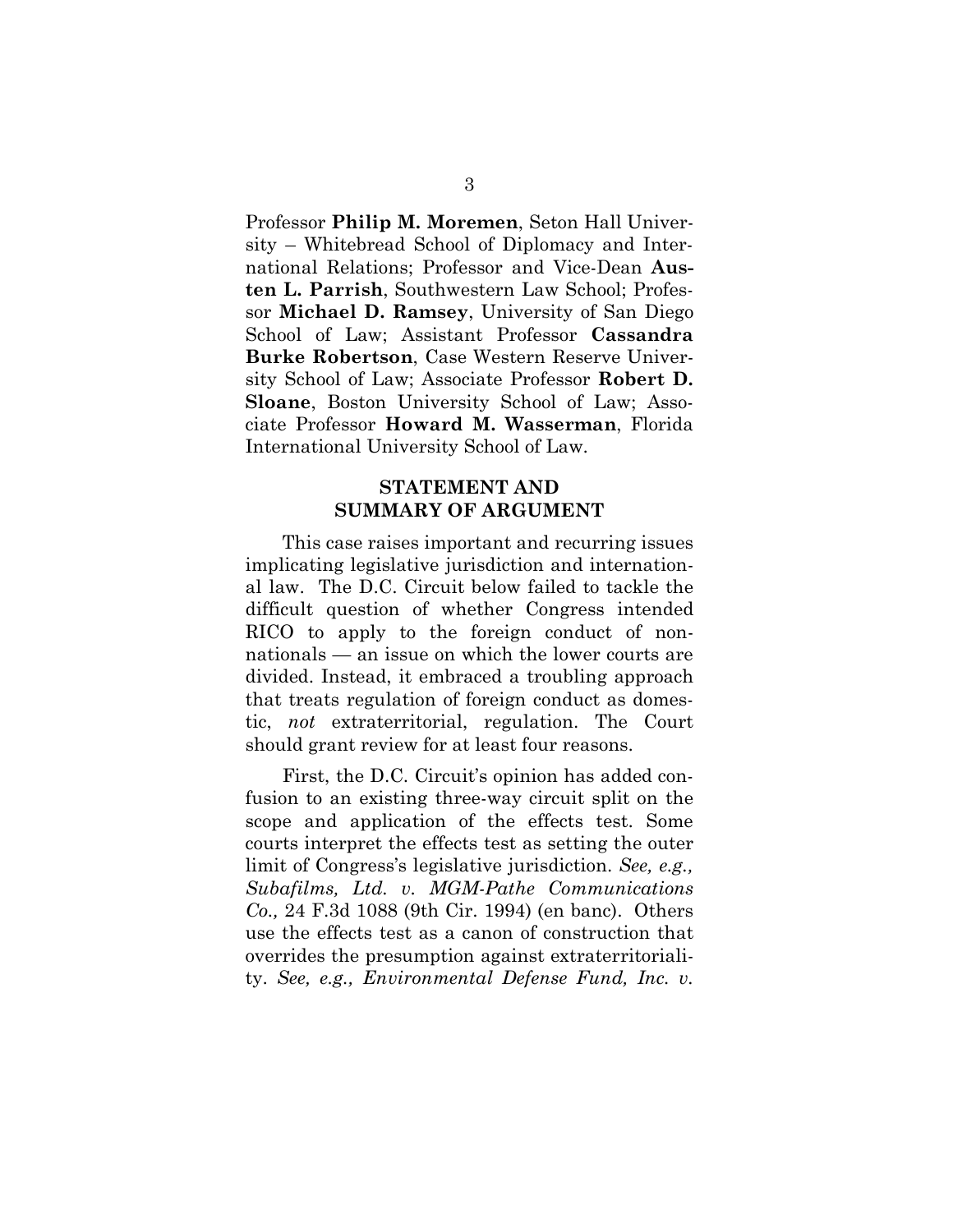Massey, 986 F.2d 528 (D.C. Cir. 1993). A third group of courts invokes the effects test and then applies an interest-balancing or comity analysis to decide whether to decline jurisdiction that has otherwise vested. See, e.g., United States v. Nippon Paper Industries Co., 109 F.3d 1 (1st Cir. 1997). Within those three approaches, the case law also tends to reflect confusion as to what constitutes an "effect" and the magnitude and character of the effect required. These pre-existing splits would alone justify granting review.

But the court below went further and outstripped its own decision in Massey, a case that embraced the most far reaching of the approaches. The new D.C. Circuit rule is that once the effects test is met, Congressional intent can be presumed. Without looking at RICO's text, its purpose, or even its legislative history, the court concluded that Congress intended to regulate the foreign conduct of foreign corporations. The D.C. Circuit thus fashioned a new analysis in which the effects test serves as a substitute for, and affirmative evidence of, legislative intent. This never-before-recognized analysis makes this Court's review especially warranted.

Second, the meaning of the presumption against extraterritoriality is now in doubt. The court below construed the presumption too narrowly. It did so by designating a new category of statutes with "true extraterritorial reach" and found that the presumption against extraterritoriality applies in only those true cases. Pet. App. 58a. The court of appeals opined that an assertion of jurisdiction is not extraterritorial unless a statute is in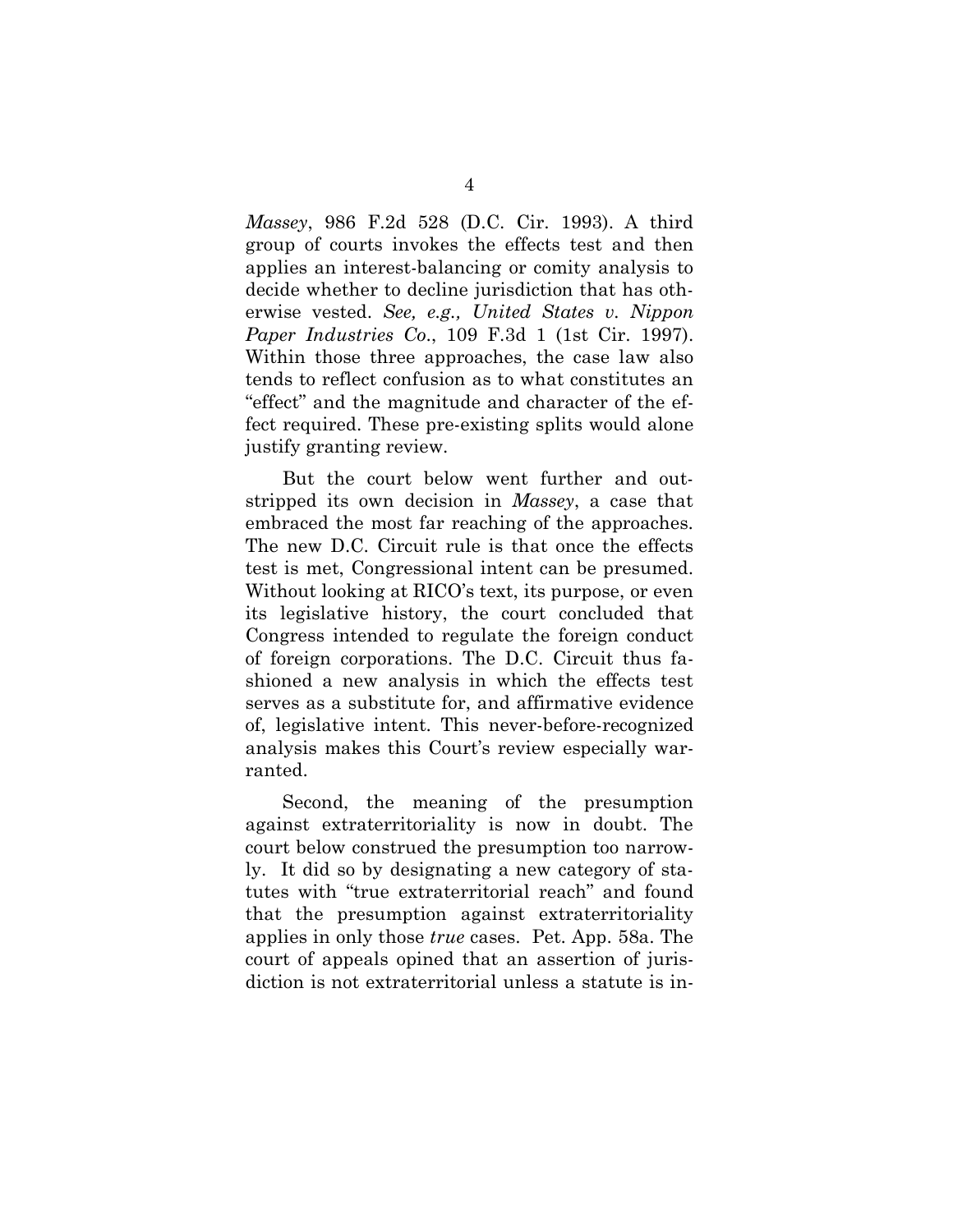terpreted to "reach foreign conduct with no impact on the United States." Id. That newly-minted method for determining whether Congress intended a law to apply to foreign persons and activities is so dramatic a departure from this Court's precedent that the departure alone also justifies granting the petition.

Third, the Court should grant *certiorari* because the D.C. Circuit's decision threatens harm to the work of both Congress and the Executive branch. Congress is affected because the presumption against extraterritoriality is a key interpretive rule that provides the backdrop against which Congress legislates. The Executive branch is affected because the extraterritorial application of law interferes with the creation of comprehensive and harmonized international regulation through stateto-state negotiation.

Lastly, this case presents an ideal vehicle for considering these important issues. Even though the effects test has been utilized since the 1940s and extraterritorial cases are increasingly common, the Court has never directly addressed the test's scope and meaning. In the past, when the Court has declined to act, circuit court decisions on the effects test have been afforded unusual weight and have taken on atypical significance. See, e.g., Massey, 986 F.2d at 528; cf. United States v. Aluminum Co. of Am., 148 F.2d 416 (2d Cir. 1945). The Court should grant review and bring much-needed clarity to what has become a confused area of law.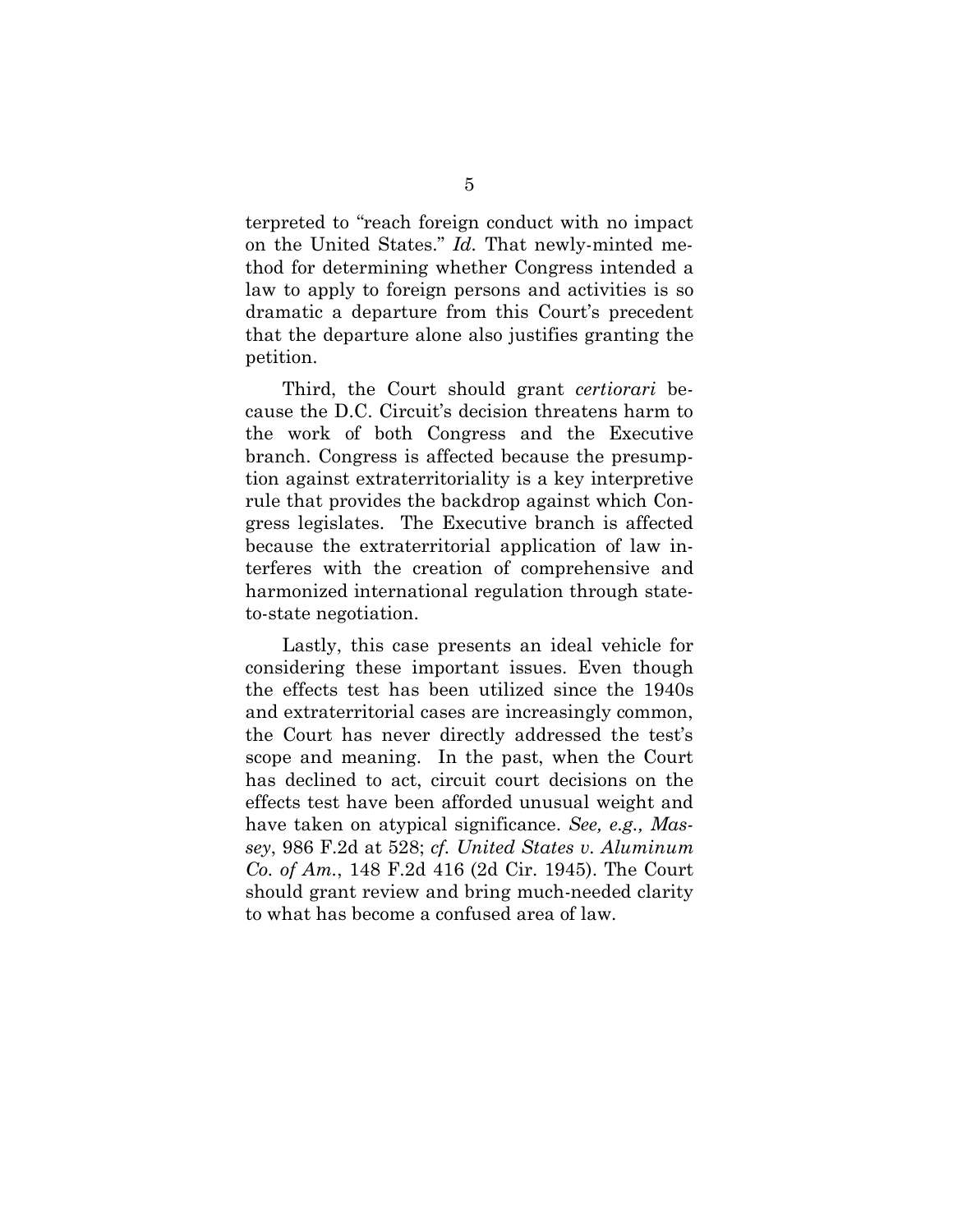#### ARGUMENT

The Court should grant certiorari to address the three-way split on the effects test's application and to affirm the vitality of the presumption against extraterritoriality. Resolving this case on the merits will avert serious harm and restore predictability to a confused area of law.

## I. Conflict And Confusion Exist In The Lower Courts On The Effects Test's Application And Its Interplay With The Presumption Against Extraterritoriality.

This Court should grant review to resolve the deep conflicts that exist in the lower courts. At least three fundamentally different approaches to determining the geographic reach of federal law exist. Within each of these approaches, courts are inconsistent as to the degree and directness of the effect necessary for a statute to reach overseas conduct. If left uncorrected, the decision below will render the meaning of the effects test and the presumption against extraterritoriality even more unsettled.

#### A. A Three-Way Circuit Split Exists On The Application Of A Doctrine That This Court Has Never Clarified.

Courts do not agree on the proper role, meaning, or application of the effects test and whether that test overrides the presumption against extraterritoriality. Although since 1945 the effects test has dominated the extraterritoriality analysis in antitrust, securities and trademark law contexts, this Court rarely has had the opportunity to offer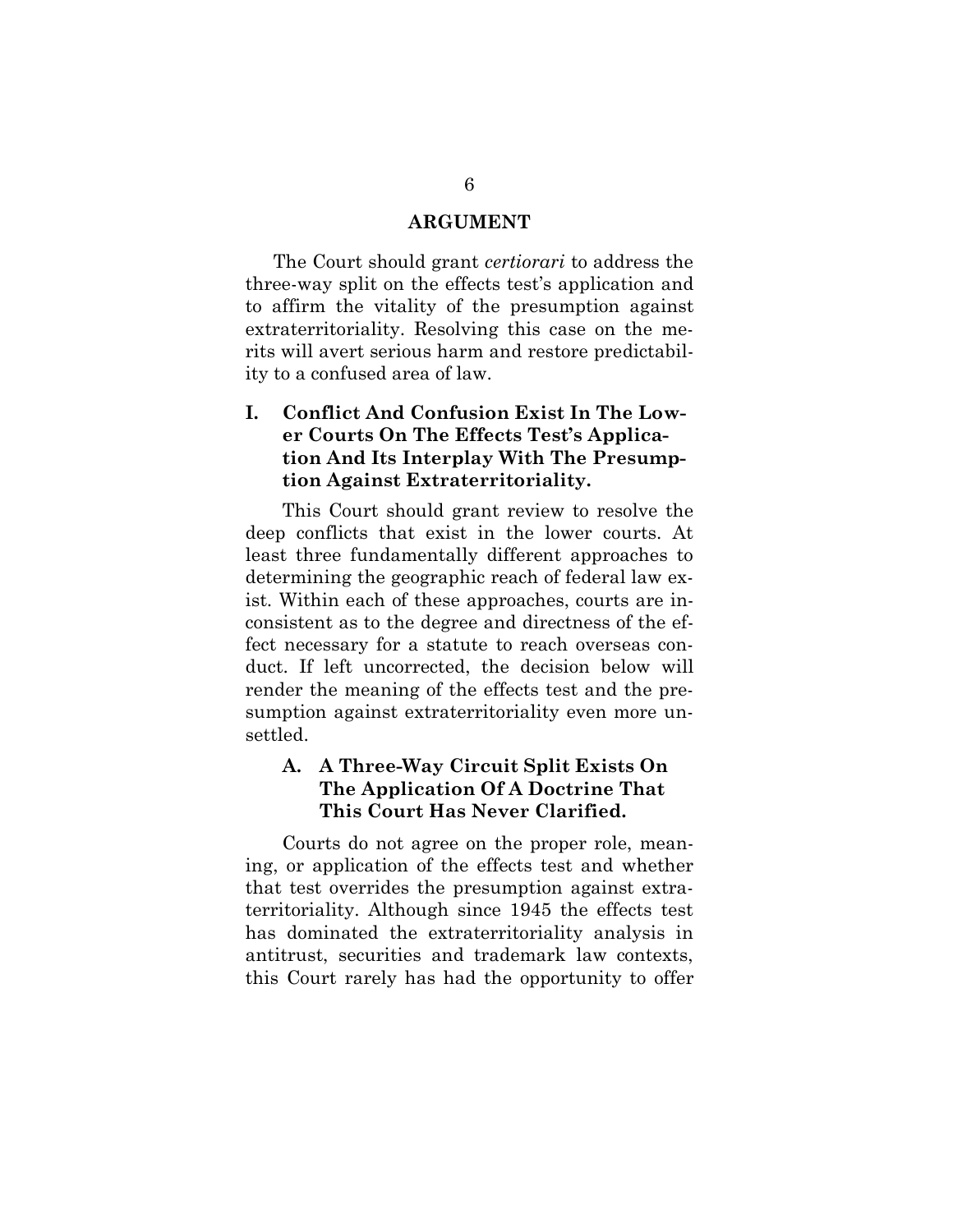guidance about its meaning.2 The lower courts in turn have developed a patchwork of incoherent and haphazard approaches.

A three-way split prevails in the circuits on how to determine the geographic reach of federal law. The Second Circuit holds that the effects test defines the outer limit of Congress's legislative jurisdiction, leaving the question of the law's reach to a separate inquiry into Congress's intent (subject to the presumption against extraterritoriality). See Consol. Gold Fields PLC v. Minorco S.A., 871 F.2d 252, 261–62 (2d Cir. 1989) (pursuing overseas conduct on the basis of "substantial effects" is an extraterritorial application of U.S. law). Courts applying the Second Circuit's approach understand extraterritoriality to be defined by the situs of the conduct rather than its effects. Although Congress may regulate foreign conduct when effects are felt in the United States, Congress must affirmatively intend to do so. Id.; see also Steele v. Bulova Watch Co., 344 U.S. 280, 285–87 (1952) (finding jurisdiction based on an analysis of Congress's intent).

The First, Third, Fifth, and Seventh Circuits have included foreign comity concerns as part of the effects test in a so-called interest-balancing ap-

<sup>&</sup>lt;sup>2</sup> For the rare exception, where the test was applied but not discussed in depth, see Continental Ore Co. v. Union Carbide & Carbon Co., 370 U.S. 690, 704-05 (1962) (finding the antitrust laws to apply where there were substantial effects on commerce within the United States). See also Hartford Fire Ins. Co. v. California, 509 U.S. 764 (1993) (analyzing the extraterritorial reach of the Sherman Act, but not deciding the effects test's scope).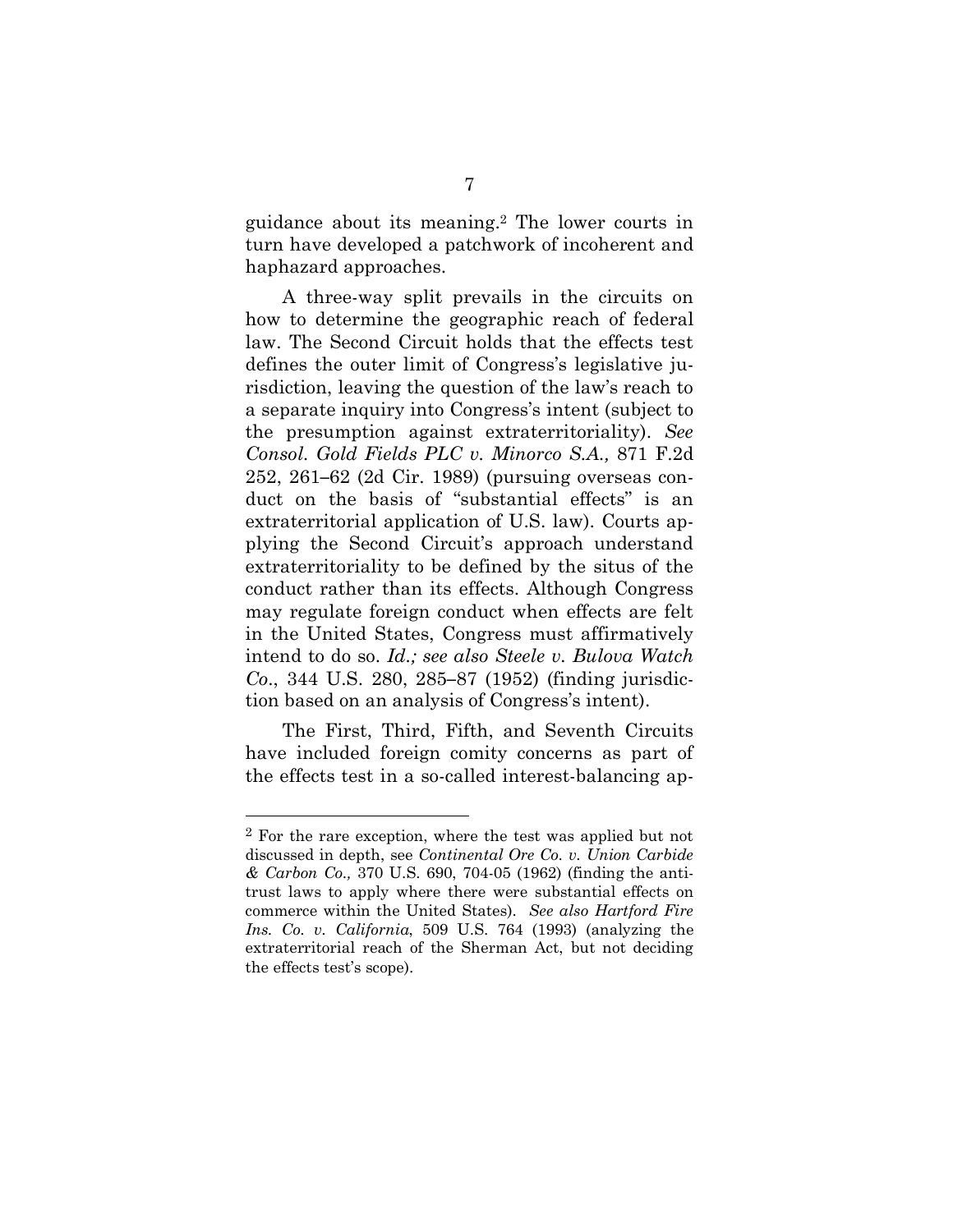proach. See Nippon Paper, 109 F.3d at 8–9; Mannington Mills, Inc. v. Congoleum Corp., 595 F.2d 1287 (3d Cir. 1979); Industrial Inv. Dev. Corp. v. Mitsui & Co., 671 F.2d 876 (5th Cir. 1982); In re Uranium Antitrust Litig., 617 F.2d 1248 (7th Cir. 1980). Among those circuits that graft a comity analysis onto the effects test, the courts differ on how the analysis is procedurally applied. While some circuits treat comity as one factor in determining a court's jurisdiction, the Third and Seventh Circuits treat comity as a standing inquiry. See generally Max Huffman, A Retrospective on Twenty-Five Years of the Foreign Trade Antitrust Improvements Act, 44 HOUS. L. REV. 285, 297–304 (2007) (detailing the "refinement of the 'effects test''" in antitrust law and the confusion in the lower courts).

The D.C. Circuit has taken a third approach. This third approach to legislative jurisdiction finds the effects test overrides the presumption against extraterritoriality. In Laker Airways Ltd. v. Sabena, 731 F.2d 909 (D.C. Cir. 1984), the D.C. Circuit held that an assertion of jurisdiction over conduct with domestic effects "is not an extraterritorial assertion of jurisdiction." Id. at 923. A decade later, in Massey, the D.C. Circuit reached the same conclusion. Massey, 986 F.2d at 531. In Massey, the court held that the presumption against extraterritoriality does not apply when foreign conduct "results in adverse effects within the United States." Id.

The split among the lower courts is entrenched and well known. Legal scholars have long lamented the doctrinal incoherence. See, e.g., William Dodge, Understanding the Presumption Against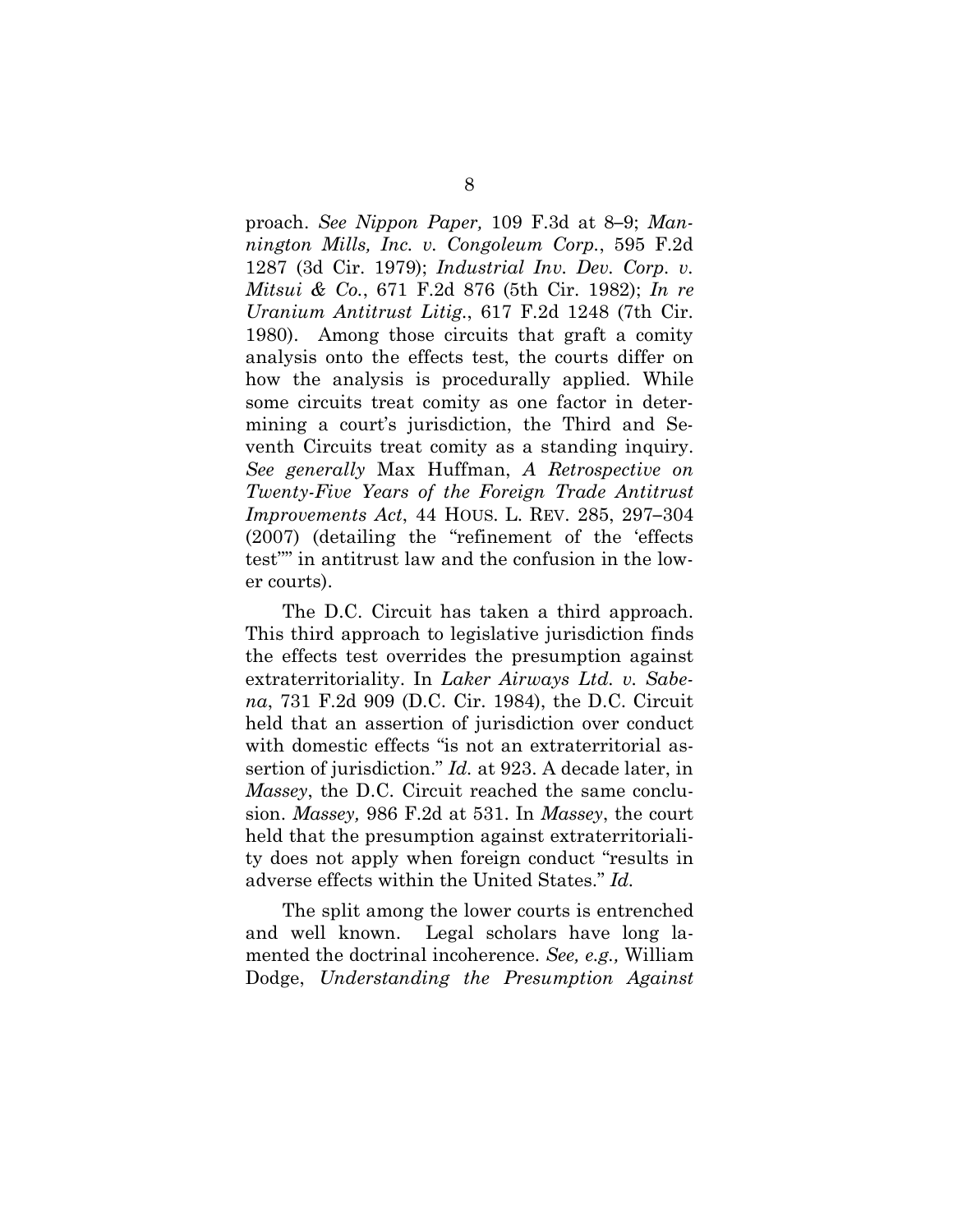Extraterritoriality, 16 BERKELEY J. INT'L L. 85, 88 (1998) (describing alternative approaches and noting conflicts between circuits); GARY B. BORN & PE-TER B. RUTLEDGE, INTERNATIONAL CIVIL LITIGATION IN UNITED STATES COURTS 638 (4th ed. 2007) (describing the "confusion for private parties and lower courts" based on the courts' different approaches to legislative jurisdiction); Jeffrey A. Meyer, Dual Illegality and Geoambiguous Law: A New Rule for Extraterritorial Application of U.S. Law (forthcoming 2010), available at ssrn.com/abstract\_id= 1569643, at 4–8 (describing three different approaches to "how U.S. courts should construe geoambiguous laws"). The incoherence creates incentives for forum shopping and causes unpredictable results. The resulting disarray makes it impossible for any entity operating multi-nationally to estimate litigation risk.

As testament to the confusion, one circuit the Ninth — has wavered among all three alternatives. At times, the Ninth Circuit adheres to the presumption against extraterritoriality. See, e.g., Subafilms, 24 F.3d at 1097 (en banc) (finding the presumption against extraterritorial regulation applies even when adverse effects are felt in the U.S.). But three-judge panels of the Ninth Circuit has also toyed with the other two approaches. Compare Timberlane Lumber Co. v. Bank of America, 549 F.2d 597 (9th Cir. 1976) (applying the interestbalancing approach) with Pakootas v. Teck Cominco Metals Ltd., 452 F.3d 1066, 1075 (9th Cir. 2006) (finding domestic effects in the context of the Superfund laws defeated the presumption against extraterritoriality).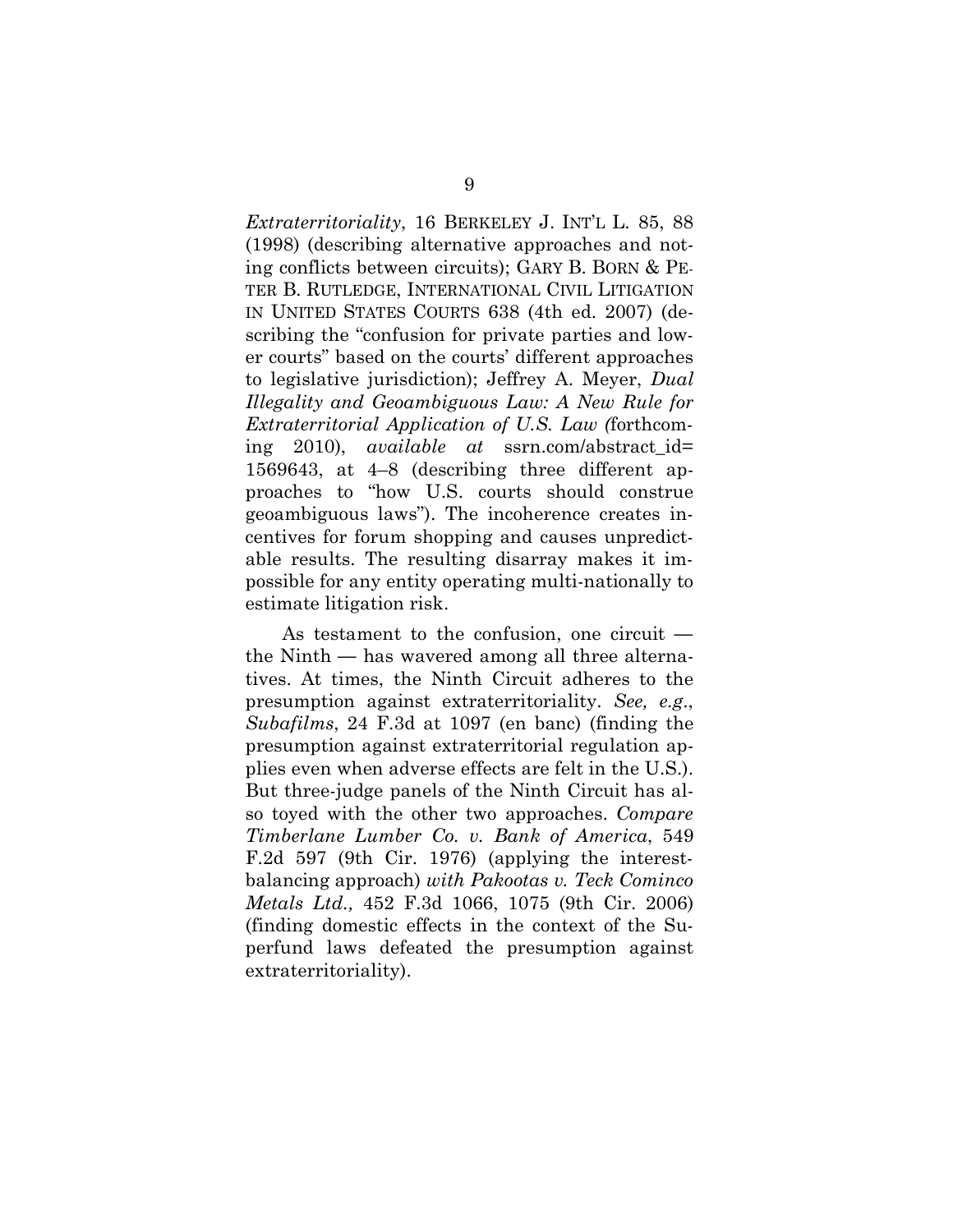Even Congress has acknowledged the confusion and circuit split. In 1982, Congress addressed the effects test when it enacted the Foreign Trade Antitrust Improvements Act. 15 U.S.C. § 6a. In the legislative history of that antitrust legislation, Congress decried the differences among lower courts "in their expression[s] of the proper test for determining whether U.S. antitrust jurisdiction over international transactions exists." H.R. Rep. No. 97– 686, at 2–5 (describing six different versions of the effects test).3 No analogous legislation exists in other contexts where the effects test is applied. So courts are tasked with determining the extraterritorial reach of federal laws on the basis of a common law scheme that this Court has rarely examined and Congress has not clarified.

#### B. The Effects Test's Meaning Remains Unsettled.

Not only does conflict exist as to the effects test's relationship to the presumption against extraterritoriality, but also confusion exists as to the degree and directness of effects necessary to permit U.S. law to reach overseas conduct. This confusion provides another compelling reason for granting certiorari.

At least three different analyses persist here too. In Timberlane, the leading authority for a comity-based approach, the Ninth Circuit stated

<sup>3</sup> Whether Congress mitigated the problem in antitrust with the FTAIA is unclear. See Huffman, supra, 44 HOUS. L. REV. at 286 (describing how the FTAIA injected further confusion into the question of antitrust extraterritoriality).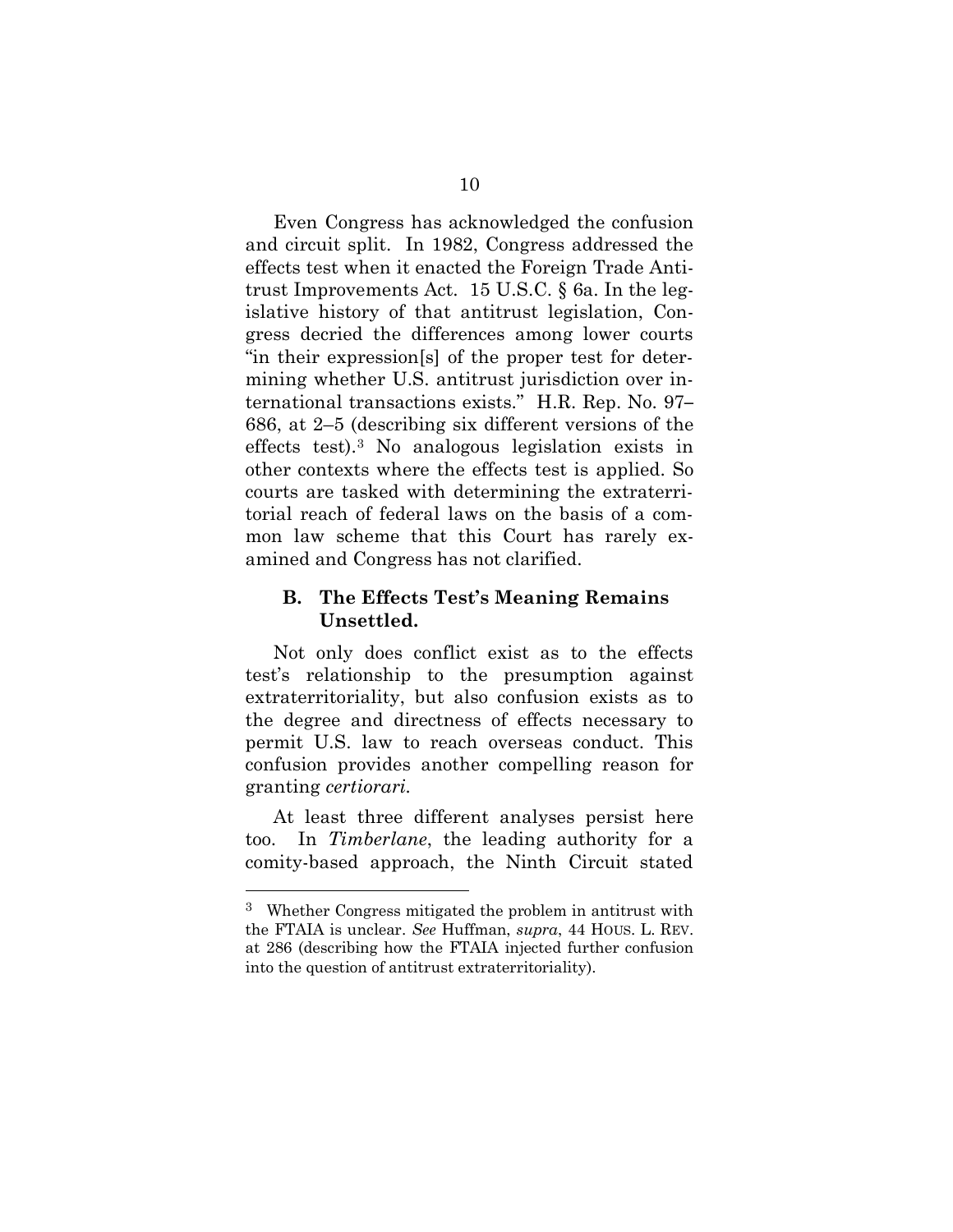that a "direct and substantial effect" is required. 549 F.2d at 610. That court cited district courts in California, New York and New Jersey as following the same requirement. Id. In contrast, the Fifth Circuit has followed a different, disjunctive formulation — "[a] restraint that directly or substantially affects" domestic conditions would satisfy the standard for extraterritorial application of the Sherman Act. Industrial Inv. Dev. Corp., 671 F.2d at 883 (emphasis added); see also Dominicus Americana Bohio v. Gulf & West Indus., Inc., 473 F. Supp. 680, 687 (S.D.N.Y. 1979). Finally, the Second Circuit appears to have replaced "substantial" with "foreseeable," holding that since a domestic effect "was clearly a direct and foreseeable result of the conduct outside the territory of the United States," the district court should have asserted extraterritorial jurisdiction. Consol. Gold Fields, 871 F.2d at 262.

In addition to the inconsistent analyses, the test is difficult to apply and lacks doctrinal clarity. Predicting in any given case whether the requisite effects will be found, and their legal significance if they are found, has become impossible. See Austen Parrish, The Effects Test: Extraterritoriality's Fifth Business, 61 VAND. L. REV. 1455, 1480–81, & n.140 (2008) (citing cases); cf. Max Huffman, A Standing Framework for Private Extraterritorial Antitrust Enforcement, 60 SMU L. REV. 103, 135–36 (2007) (noting the difficulty of distinguishing between direct and indirect effects). Confusion likewise exists as to whether the effect must be targeted directly against the U.S. government or whether acts that affect private citizens are sufficient. See Ellen S. Podgor & Daniel M. Filler, International Criminal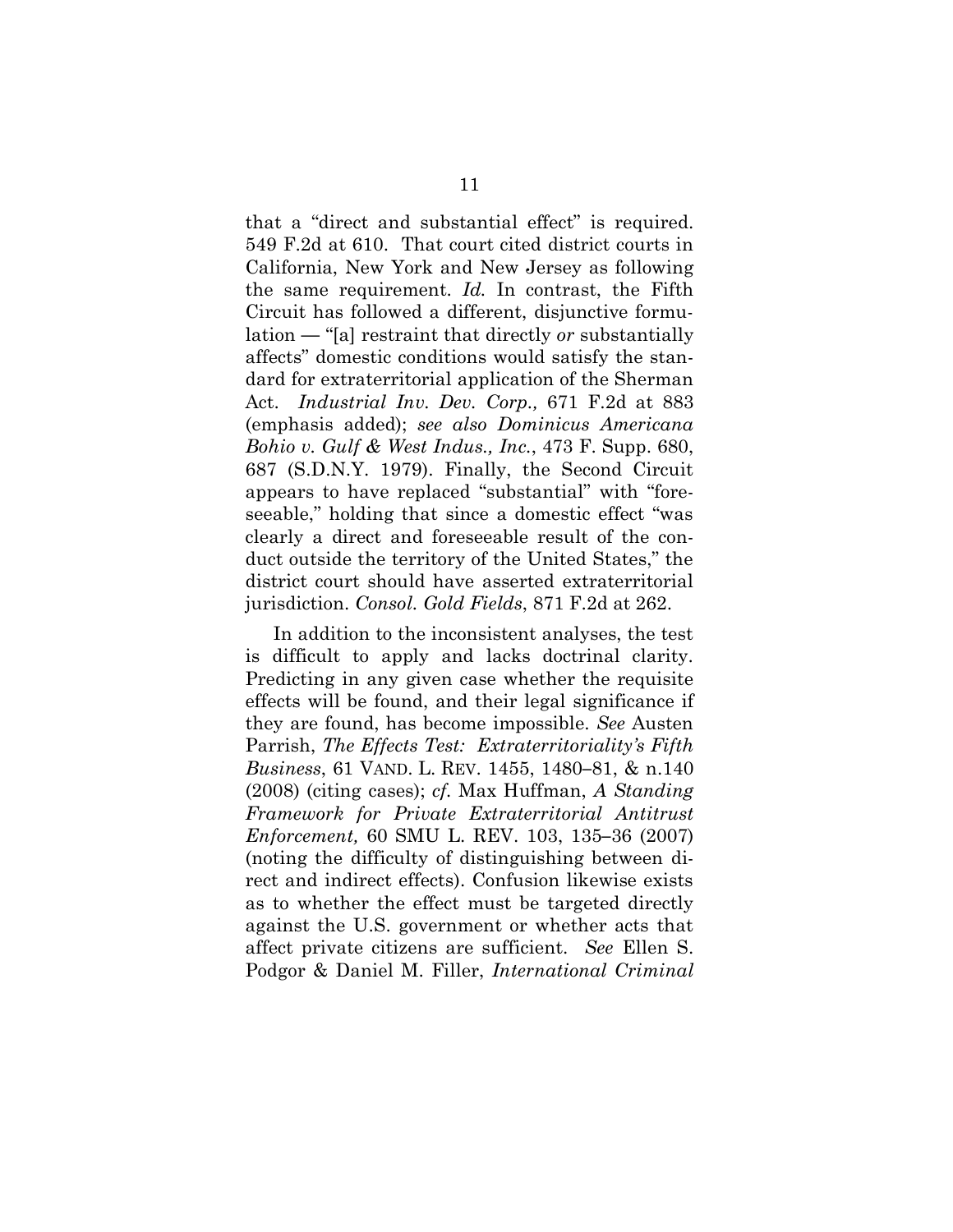Jurisdiction in the Twenty-First Century: Rediscovery United States v. Bowman, 44 SAN DIEGO L. REV. 585, 588–89 (2007) (highlighting an often overlooked, but important, distinction between foreign conduct that "affects private citizens and those acts targeted directly against the government").

#### II. The D.C. Circuit Dramatically Departed From This Court's Prior Precedent.

More than serious circuit conflicts exist; the D.C. Circuit's ruling also departs from this Court's precedents in two inappropriate ways. First, the court below used the effects test to overcome the presumption against extraterritoriality. Second, the court used the test as a substitute for affirmative evidence of Congressional intent. These errors justify issuing the writ too.

## A. The Holding That The Effects Test Nullifies The Presumption Against Extraterritoriality Conflicts With This Court's Precedents.

The D.C. Circuit adopted an approach that creates a gaping exception to the presumption against extraterritoriality. The Court should grant review to restore what once was settled law.

Congress has the power, within Constitutional limits, to enact a statute that regulates the conduct of non-nationals abroad. EEOC v. Arabian American Oil Co., 499 U.S. 244, 248 (1991). The critical issue is "always one of statutory construction" and whether Congress actually exercised that power. Stegeman v. United States, 425 F.2d 984, 986 (9th Cir. 1970) (en banc). Absent unmistakable evidence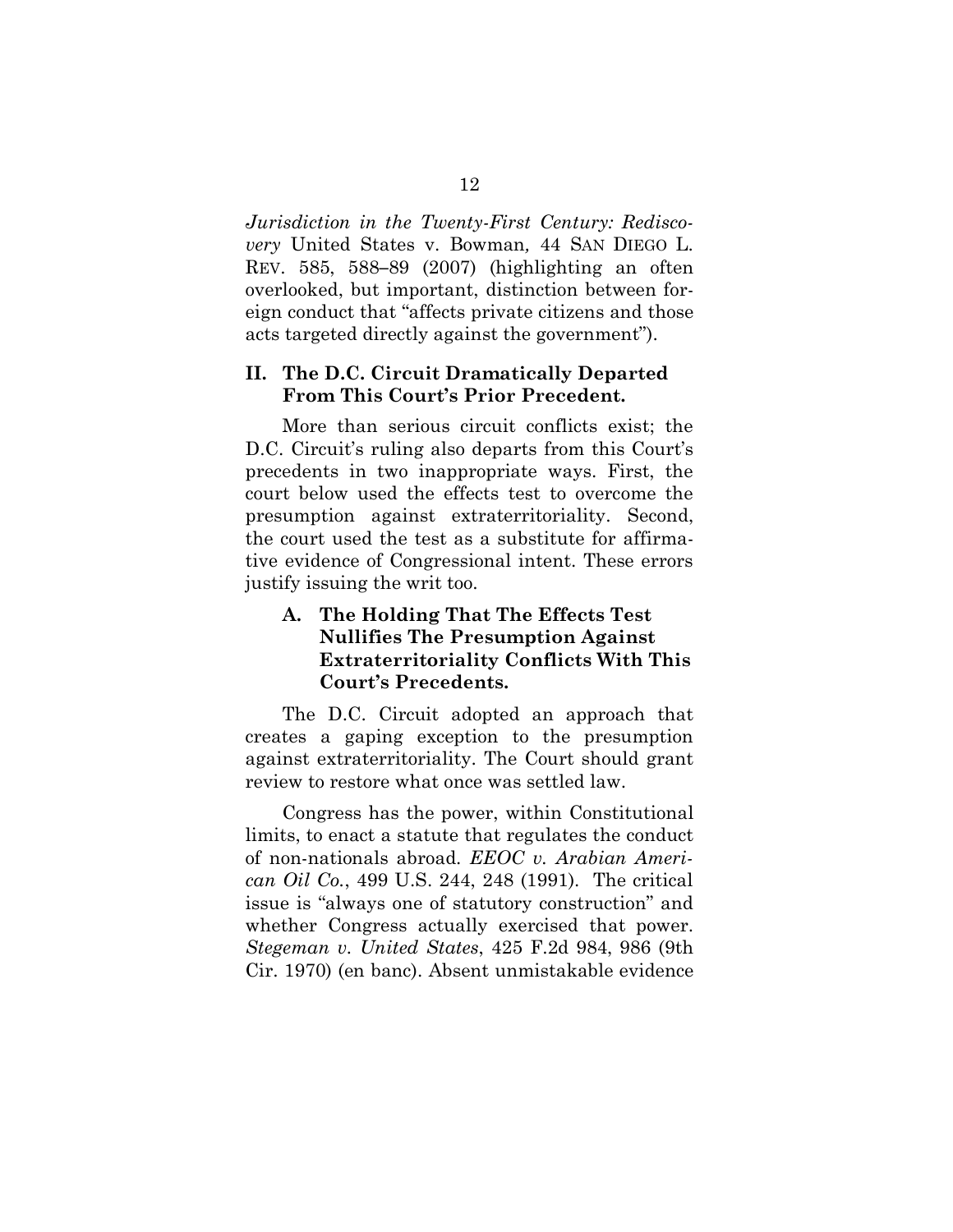to the contrary, the presumption is that Congress does not intend to regulate foreign activity.

This Court has never deviated from this basic tenet of statutory construction. It has often invoked the "commonsense notion that Congress generally legislates with domestic concerns in mind." Smith v. United States, 507 U.S. 197, 204 n.5 (1993). That notion has led the Court to explain that a presumption against extraterritorial regulation exists. Aramco, 499 U.S. at 248 (quoting Foley Bros., Inc. v. Filardo, 336 U.S. 281, 284–85 (1949)). In "case of doubt," this Court has cautioned, lower courts must construe a statute "to be confined in its operation and effect to the territorial limits" of the United States. N.Y. Cent. R.R. Co. v. Chisholm, 269 U.S. 29, 32 (1925).

The presumption is not an outdated or forgotten doctrine. In recent years, this Court has said repeatedly that the presumption against extraterritoriality is a powerful one. See, e.g., Microsoft Corp. v. AT&T Corp., 550 U.S. 437, 454–55 (2007) (affirming the presumption and noting that "foreign conduct is generally the domain of foreign law"); Small v. United States, 544 U.S. 385, 388–89 (2005) (affirming the presumption);  $F.$  Hoffman-LaRoche Ltd. v. Empagran S.A., 542 U.S. 155 (2004) (explaining that courts should avoid interpreting a statute to apply extraterritorially absent a clear contrary intent).

Instead of addressing this binding authority, the D.C. Circuit circumvented it by changing the very definition of extraterritoriality. Pet. App. 58a. According to the court of appeals, extraterritorial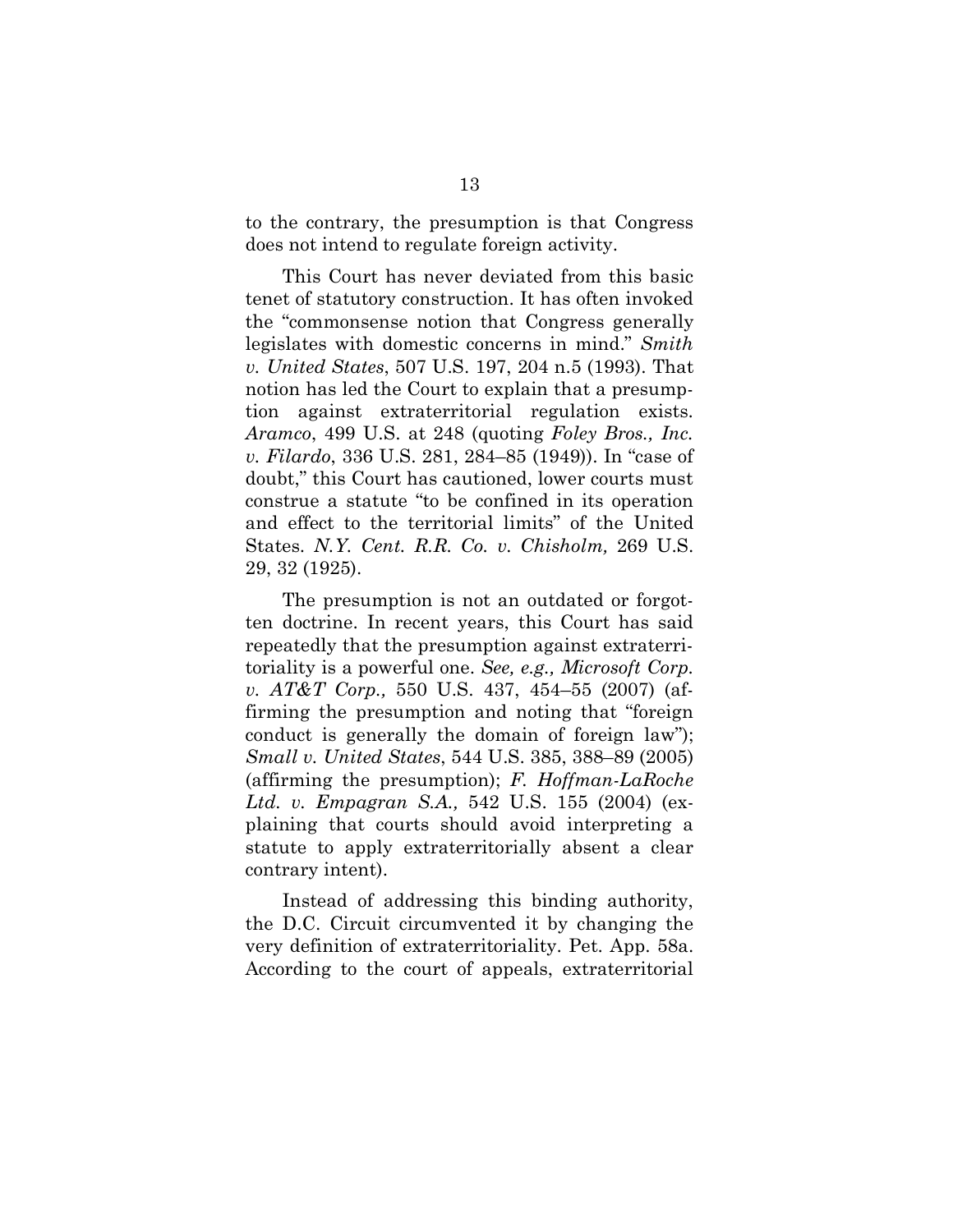jurisdiction is not implicated if the statute seeks to remedy domestic effects. Id. ("[R]egulation of foreign conduct meeting this 'effects' test is 'not an extraterritorial assertion of jurisdiction.'"). Amici agree with petitioner that this reading is incompatible with the ordinary meaning of the word "extraterritorial," and how both courts and commentators use the term. See Pet. 13. But the D.C. Circuit's reading also leads to an especially peculiar result. Treating the regulation of foreign activity as "domestic regulation" whenever an adverse impact is felt in the United States not only eviscerates the presumption against extraterritoriality but create a presumption in favor of universal jurisdiction.

Properly understood, the effects test was never intended as a canon of statutory construction that overcomes the presumption against extraterritoriality. Instead, the test sets the outer boundary of permissible Congressional action under customary international law. See RESTATEMENT (THIRD) OF FOREIGN RELATIONS LAW OF THE UNITED STATES § 402 (1987) (explaining that a "state has jurisdiction to prescribe" when foreign conduct "is intended to have substantial effect [s] within its territory"; S.S. "Lotus" (Fr. v. Turk.), 1927 P.C.I.J. (ser. A) No. 10, at 16 (Sept. 7) (permitting states to exercise legislative jurisdiction based on domestic effects). Absent an alternative basis for jurisdiction, international law prohibits the U.S. from regulating the foreign conduct of non-nationals that has no effect on the United States. See generally IAN BROWNLIE, PRIN-CIPLES OF PUBLIC INTERNATIONAL LAW 298–305 (6th ed. 2003) (setting out bases of jurisdiction under international law); cf. Lea Brilmayer & Charles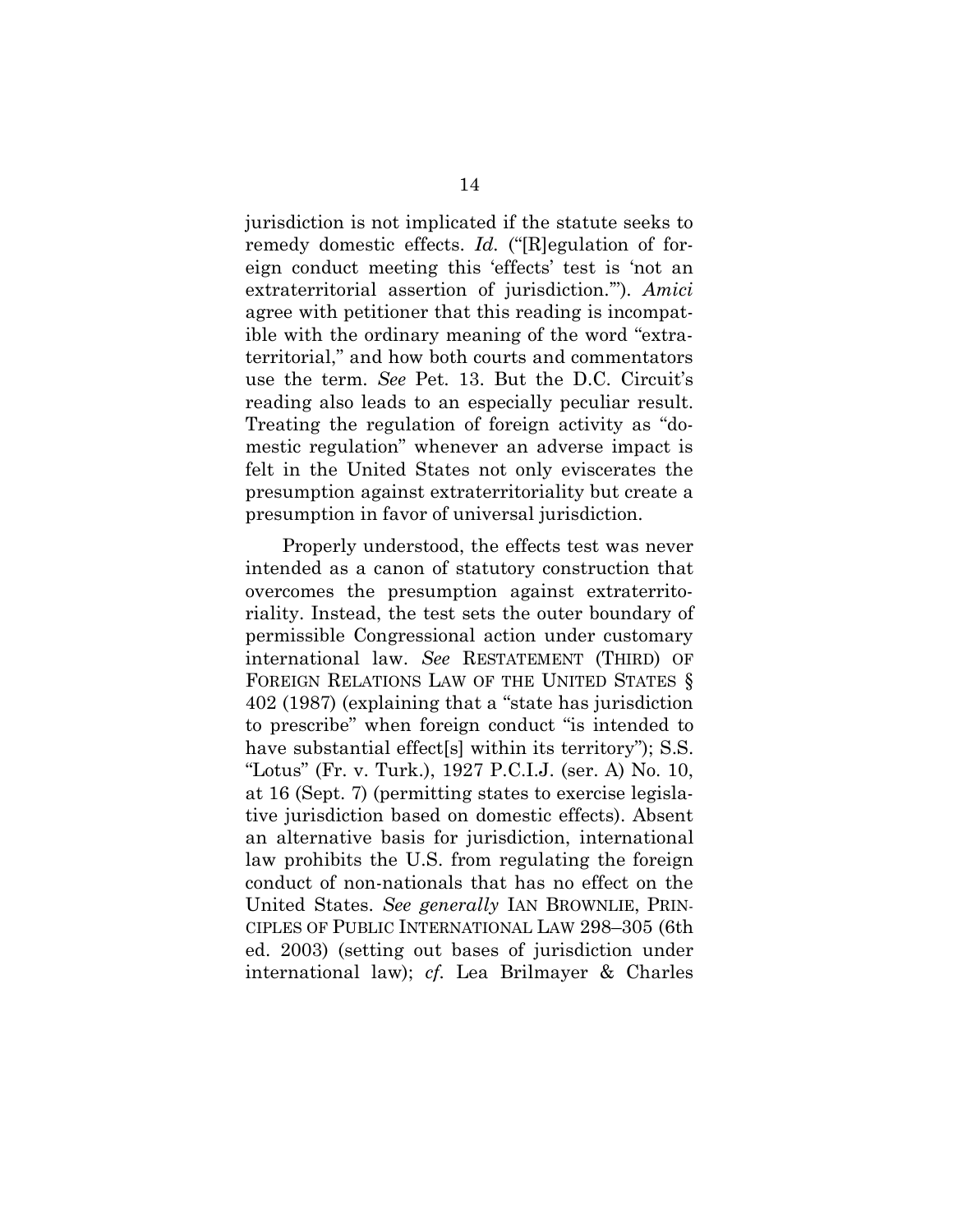Norchi, Federal Extraterritoriality and Fifth Amendment Due Process, 105 HARV. L. REV. 1217, 1223 (1992) (describing the Constitutional limits on Congress's power to enact extraterritorial legislation).

The effects test thus serves an important purpose, but not the one the D.C. Circuit ascribed to it. If a substantial adverse effect in the United States exists, a court need not account for a second canon of statutory construction that is "wholly independent" of the presumption against extraterritoriality. Aramco, 499 U.S. at 264. That canon is: "An act of congress ought never to be construed to violate the law of nations if any other possible construction remains." Murray v. Schooner Charming Betsy, 6 U.S. (2 Cranch) 64, 118 (1804) (Marshall, C.J.); see also RESTATEMENT (THIRD) OF FOREIGN RELATIONS LAW OF THE UNITED STATES § 403 (providing that states normally refrain from prescribing laws that govern activities connected with another state "when the exercise of such jurisdiction is unreasonable."). The "practice of using international law to limit the extraterritorial reach of statutes" is not a new approach, but "firmly established in [this Court's] jurisprudence." Hartford Fire, 509 U.S. at 818 (Scalia, J., dissenting); see also Empagran, 542 U.S. at 164 (courts "must assume" that "Congress ordinarily seeks to follow" "principles of customary international law").

Allowing the effects test to reverse the presumption against extraterritoriality — rather than to set the outer limits of Congress's legislative jurisdiction — would lead to a perverse result. A state's exercise of jurisdiction based on effects, ra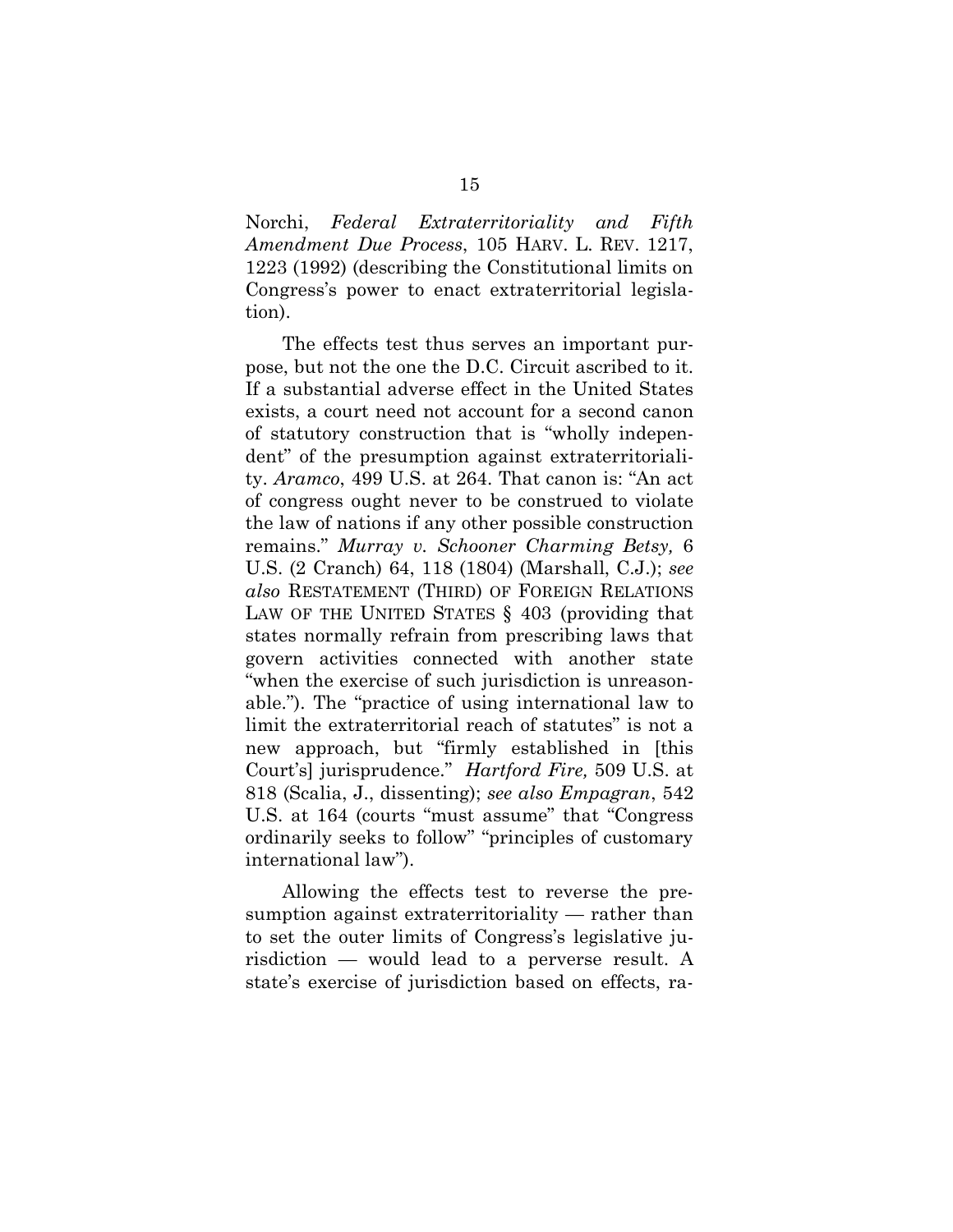ther than conduct, is highly contentious. See BORN, INT'L CIVIL LITIGATION, supra, at 648–49 (describing the "considerable friction" and "foreign resistance" in the antitrust context). It has led to diplomatic protests, blocking and claw-back legislation, the withdrawal of foreign investment, and other forms of retaliation. See generally Parrish, supra, 61 VAND. L. REV. at 1492–93 nn.192–96 (listing authorities); Joseph P. Griffin, Foreign Governmental Reactions to U.S. Assertions of Extraterritorial Jurisdiction, 6 GEO. MASON L. REV. 505, 505–06 (1998) (describing foreign responses). Foreign governments file amicus briefs because of concerns over courts expansively interpreting the reach of American law.4 In short, exercising jurisdiction on the basis of effects nearly guarantees the very "clash" that Congress usually seeks to avoid. Aramco, 499 U.S. at 259. But if the effects test is applied as the D.C. Circuit commands, foreign interests would never be accounted for. The effects test would render the presumption impotent at the very moment it is needed most.

<sup>4</sup> See, e.g., Brief for the Republic of France as Amicus Curiae in Support of Respondents, Morrison v. Nat'l Australia Bank, No. 08-1192; Brief of the Government of Australia as Amicus Curiae in Support Defendants-Appellees, Morrison v. Nat'l Australia Bank, No. 08-1192; Brief for the United Kingdom of Great Britain and Northern Ireland as Amicus Curiae in Support of Respondents, Morrison v. Nat'l Australia Bank, No. 08-1192; see also Huffman, supra, 60 SMU L. REV. at 104 n.6.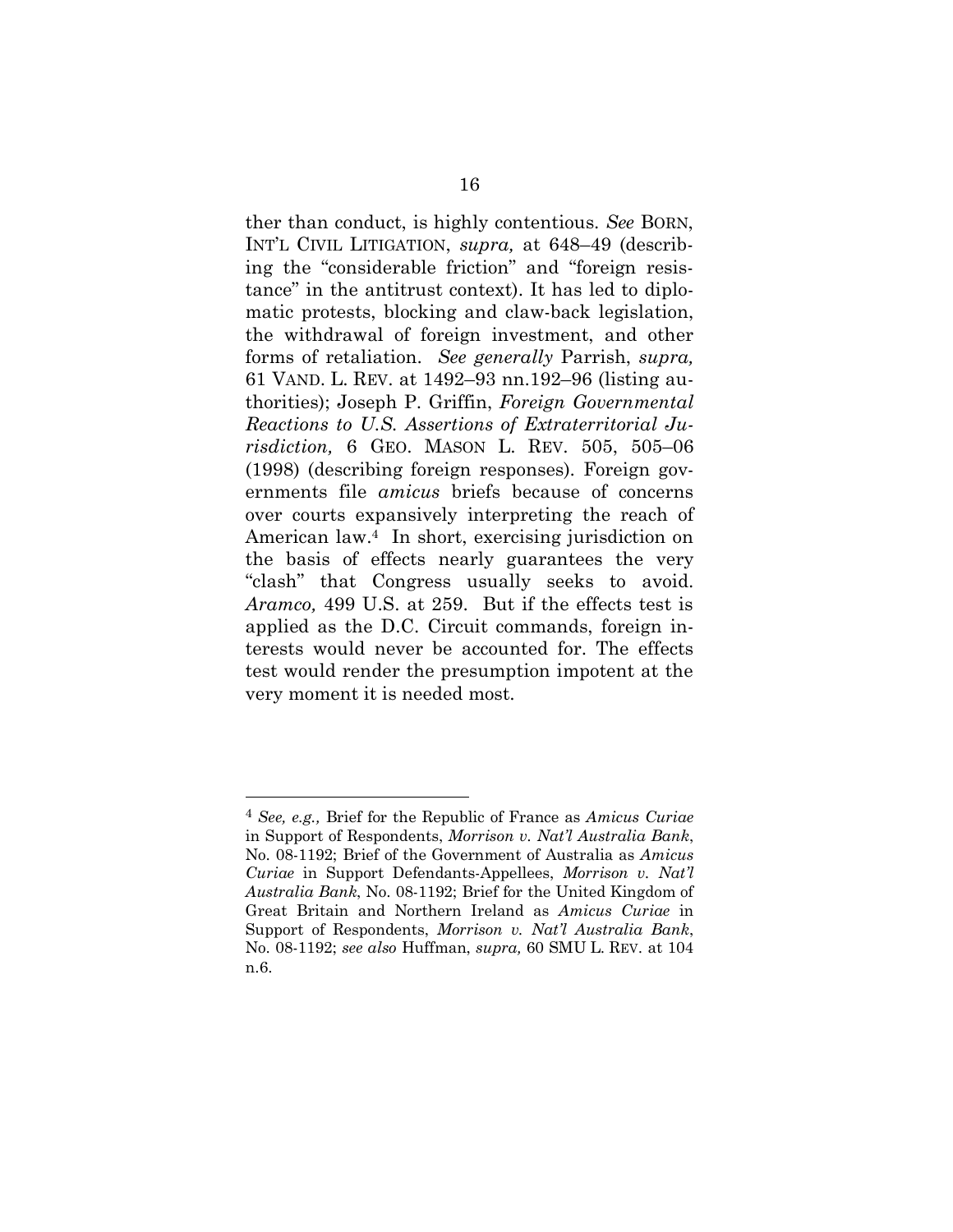## B. A Background Interpretative Principle May Not Substitute For An Inquiry Into Congressional Intent.

Even if the effects test could render the presumption against extraterritoriality inapplicable, the D.C. Circuit still erred. Any analysis of a statute's reach begins with an inquiry into legislative intent. The D.C. Circuit, however, jettisoned that inquiry by assuming that once an effect is proven, Congress necessarily intended to regulate the foreign conduct. Pet. App. 58a–60a. Using a canon of construction as affirmative evidence of intent is so at odds with this Court's precedents that this error also warrants review.

The decision below rests on the D.C. Circuit's view that it "need not decide" whether RICO applies extraterritorially "because the district court found BATCo liable on the theory that its conduct had substantial domestic effects." Pet. App. 58a. Instead of ascertaining legislative intent, the D.C. Circuit satisfied itself that it "need decide only whether the district court erred in applying the effects test – which asks whether conduct has a substantial, direct, and foreseeable effect within the United States." Pet. App. 59a–60a. The court did not look at the statute's text, the overall statutory scheme, the legislative purpose or history, or any other benchmark for ascertaining what Congress intended. Id. The court of appeals assumed that Congress meant RICO to apply abroad once an effect was found.

Contrary to what the decision below held, however, background interpretative principles are nev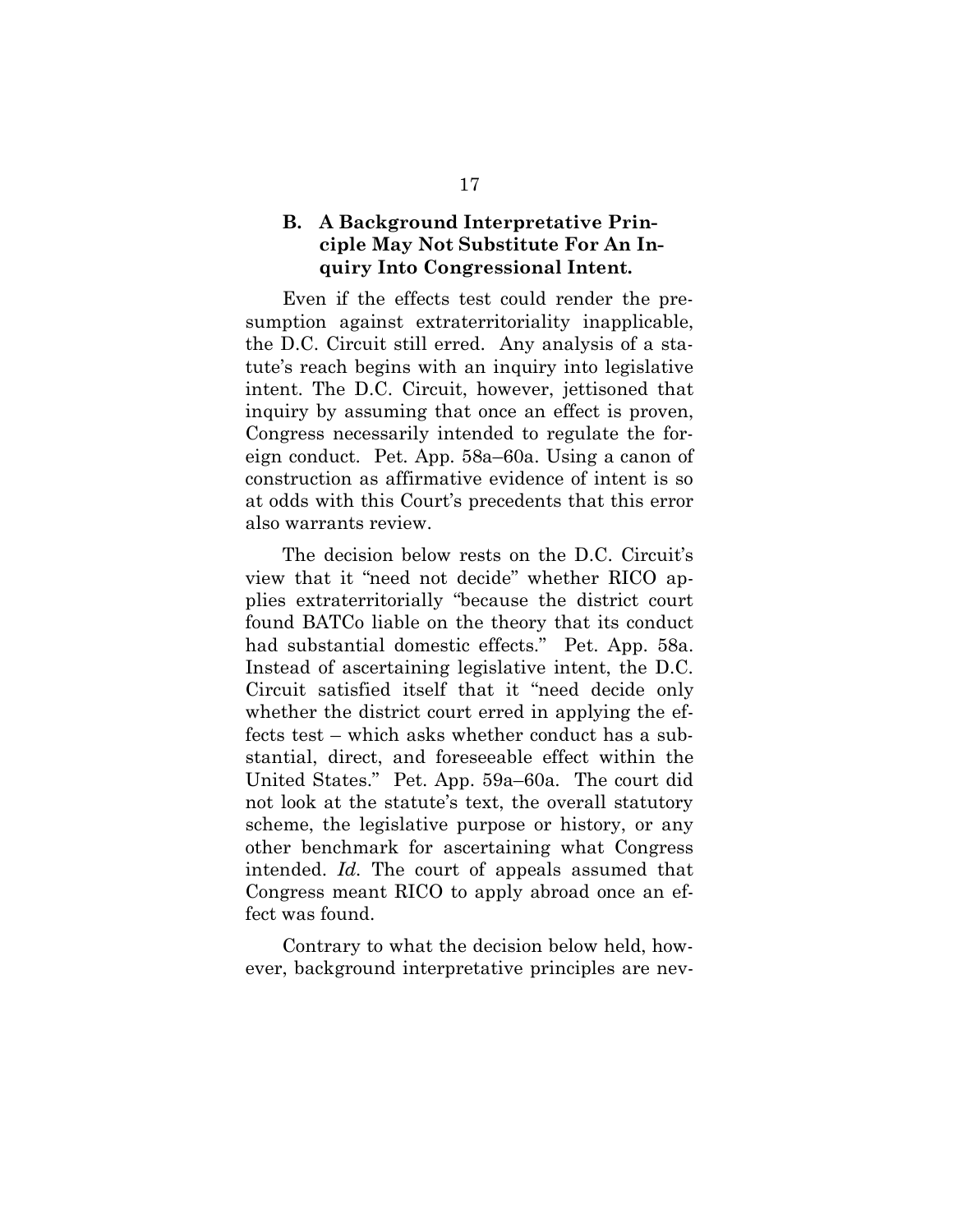er a substitute for examining the text and purpose of the statute. Presumptions give way in the face of evidence that Congress intended something different. See Spector v. Norwegian Cruise Line Ltd., 545 U.S. 119, 120–21 (2005) (noting presumption is overcome by clear statement); Blackmer v. United States, 284 U.S. 421, 437 (1932) (finding the presumption overcome when a contrary intent appeared). Even when a substantial, direct, adverse effect is felt in the United States, Congress is not required to regulate the activity. See Subafilms, 24 F.3d at 1097 (holding that the Copyright Act did not apply to foreign conduct even if adverse effects were felt in the United States). Disagreement may exist as to whether intent to regulate extraterritorially must appear as a clear statement in the statute's text, or whether that intent can be inferred from the statute's purpose and legislative history. See Aramco, 499 U.S. at 250–51 (discerning intent with reference to similarly-phrased legislation); Foley Bros., 336 U.S. at 286 (examining the overall statutory scheme and legislative history). But until the D.C. Circuit's decision, no authority permitted a court to dispense altogether with discerning legislative intent.

The upshot is the D.C. Circuit's decision will sow further confusion in the lower courts. Following the D.C. Circuit's reasoning, a court may use the effects test not only to create a presumption in favor of extraterritoriality, but as *affirmative evi*dence of legislative intent. That is a startling proposition that encourages courts to take on an impermissible legislative function. The prestige of the D.C. Circuit and the dearth of authority that has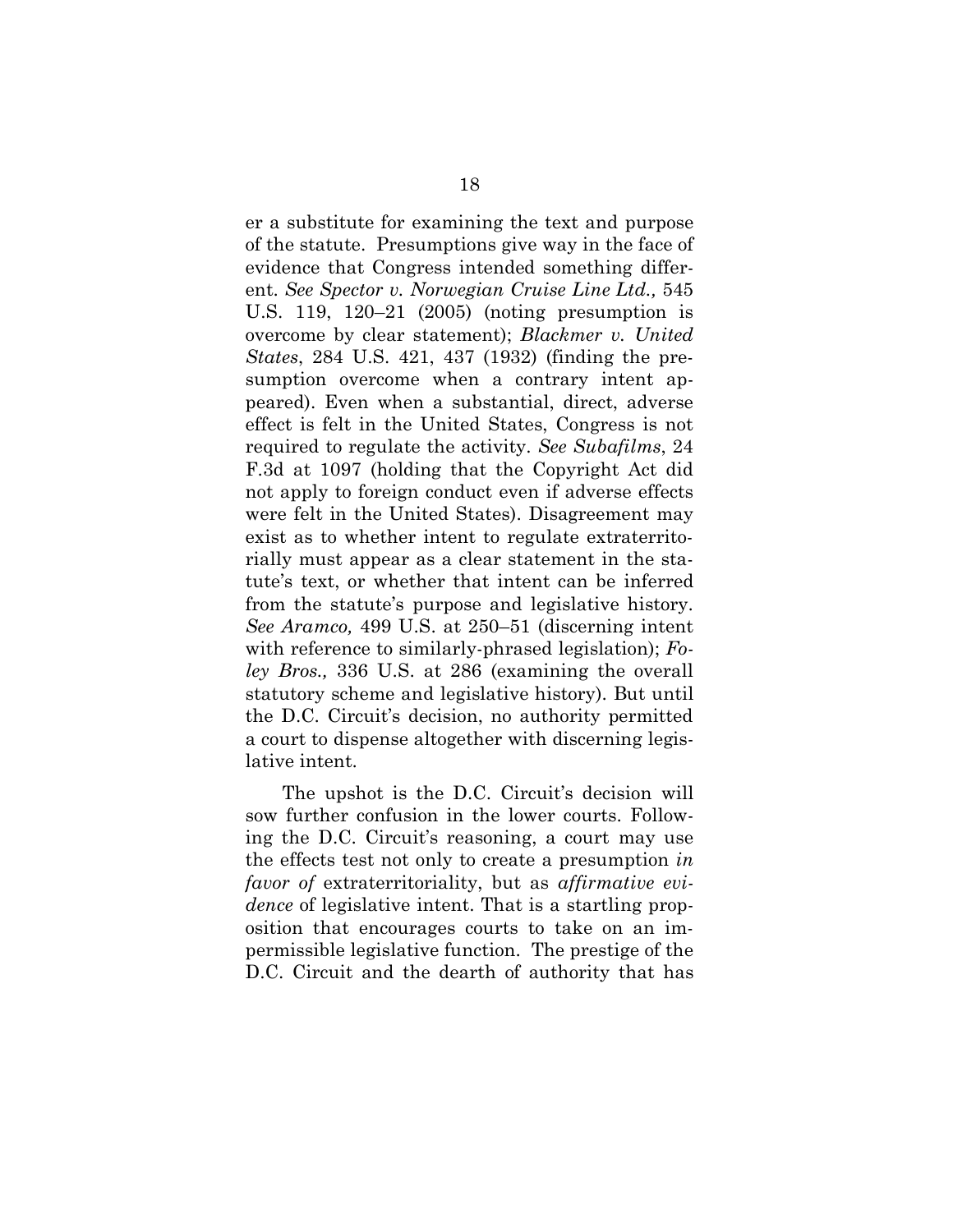addressed the effects test in detail guarantees the decision below will breed mischief for years to come. The Court should grant review to restore stability.

## C. Congressional Silence in 1970 is not Evidence of Intent to Regulate Extraterritorially.

Review is also warranted because of another fundamental problem underlying the D.C. Circuit's approach. Even if the effects test can be understood today to reverse the presumption against extraterritoriality, no such understanding existed when Congress enacted RICO. See American Nat'l Red Cross v. S.G., 505 U.S. 247, 252 (1992) (noting that Congress is presumptively aware of the backdrop of existing law when it legislates). The failure of the lower court to consider Congress's intent at the time the statute was enacted also justifies review.

At the time RICO was enacted, it would have been stunning to suggest that courts could presume Congress to have regulated foreign conduct whenever that conduct had a domestic effect. In cases contemporaneous with the enactment of RICO, courts were closely reviewing statutory language and history for indicia of Congressional intent to legislate extraterritorially. See, e.g., Schoenbaum v. Firstbrook, 405 F.2d 200, 206–08 (2d Cir. 1968) (Securities and Exchange Act). And the debates in the legal academy were over the extent to which international law permitted regulation of foreign conduct. Isaac N.P. Stokes, Limits Imposed By International Law on Regulation of Extraterritorial Commercial Activity, 64 AM. SOC'Y INT'L L. PROC.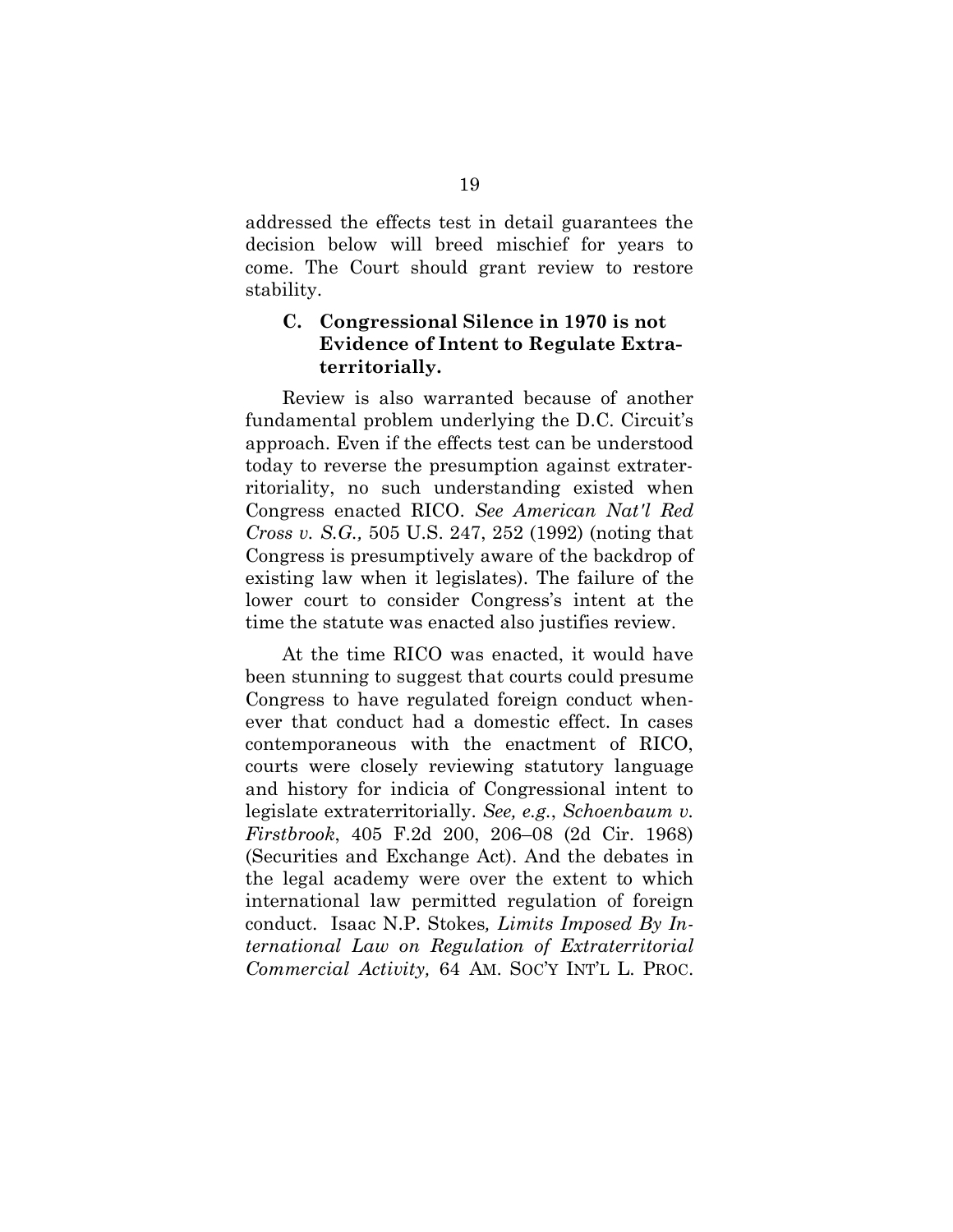135, 135–40 (1970). Near that time, other nations asserted that the effects test was inconsistent with international law. See, e.g., Brief for United Kingdom as Amicus Curiae Supporting Appellant, In re Uranium Antitrust Litig., 480 F. Supp. 1138 (1979), reprinted in 50 BRIT. Y.B. INT'L L. 352, 354–55 (1979) (arguing "the 'effects' test is inconsistent with international law," particularly in penal matters); cf. BORN, INT'L CIVIL LITIGATION, supra, at 649 (explaining that "diplomatic protests" to U.S. extraterritorial laws were commonplace in the 1970s and 1980s).

More specifically, no reason exists to believe that Congress assumed a court would read a criminal statute automatically to apply abroad. The United States had "rarely sought to prosecute for crimes committed outside its territorial jurisdiction." Note, Extraterritorial Jurisdiction — Criminal Law, 13 HARV. INT'L L.J. 347 (1972); see also Note, Extraterritorial Application of the Antitrust Laws: A Conflict of Law Approach, 70 YALE L.J. 259, 266–68 (1960) (describing the prohibition against extraterritorial enforcement of penal laws). In 1970, the National Commission on Reform of Federal Criminal Laws reported that "the issue of the extraterritorial application of the federal criminal law is one which does not arise frequently." NA-TIONAL COMMISSION ON REFORM OF FEDERAL CRIMI-NAL LAWS, FINAL REPORT 21 (1971). And when legislation was proposed to obviate the need for courts to ascertain the extraterritorial implications of federal criminal law legislation, jurisdiction over activity having substantial effects in the United States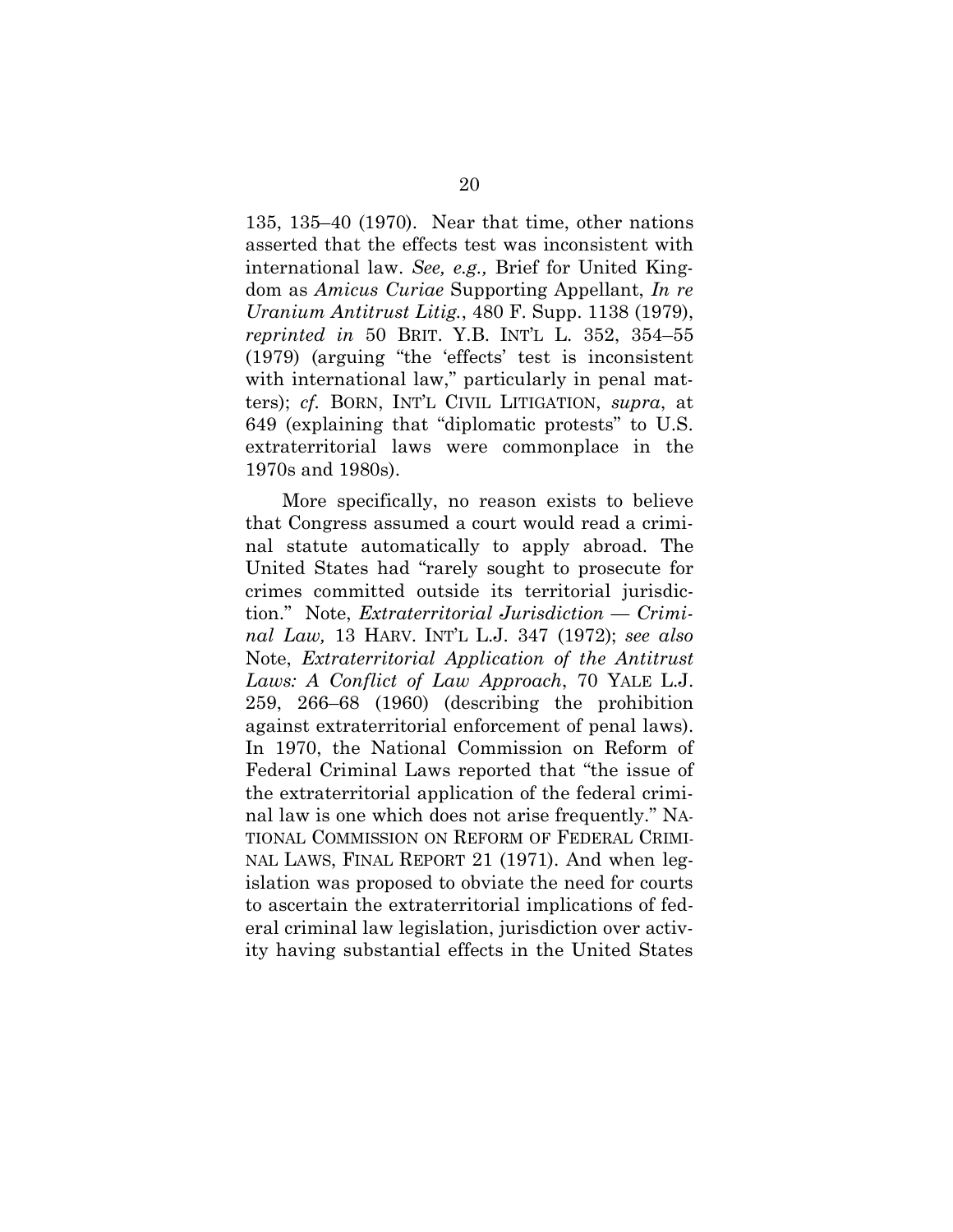was notably absent. Criminal Justice Reform Act of 1975, S.1, 94th Cong., 1st Sess. § 204 (1975).

That Congress in the 1970s would not expect courts to presume its legislation applied abroad is not surprising. At the time Congress enacted RICO, courts had "grant[ed] extraterritorial relief under 'market statutes,' like the antitrust and securities laws," but had "consistently den[ied] it under 'nonmarket statutes." Jonathan Turley, "When in Rome": Multinational Misconduct and the Presumption Against Extraterritoriality, 84 NW. U.L. REV. 598, 601, 639–41 (1990) (explaining how courts have denied extraterritorial application to nonmarket statutes). And RICO was enacted also long before the decisions in *Massey* and *Laker Air*ways that purportedly overturned the presumption against extraterritoriality.<sup>5</sup>

## III. Serious Harm Can Result If The Circuit Splits And The Confusion That Exists Below Are Not Resolved.

The D.C. Circuit's approach to legislative jurisdiction will have far-reaching consequences if left to stand. The presumption against extraterritoriality

<sup>5</sup> When Congress intends a statute to apply to foreign conduct it has no difficulty speaking clearly. See, e.g., 18 U.S.C. § 470 (prohibiting the counterfeiting of U.S. securities anywhere "outside the United States"); 18 U.S.C. § 2251 (prohibiting creating visual depiction of child pornography in foreign countries if intended or known to be transmitted to the United States); 21 U.S.C. § 959 (prohibiting manufacture or distribution of controlled substances and stating that "this section is intended to reach acts of manufacture and distribution outside the territorial jurisdiction of the United States").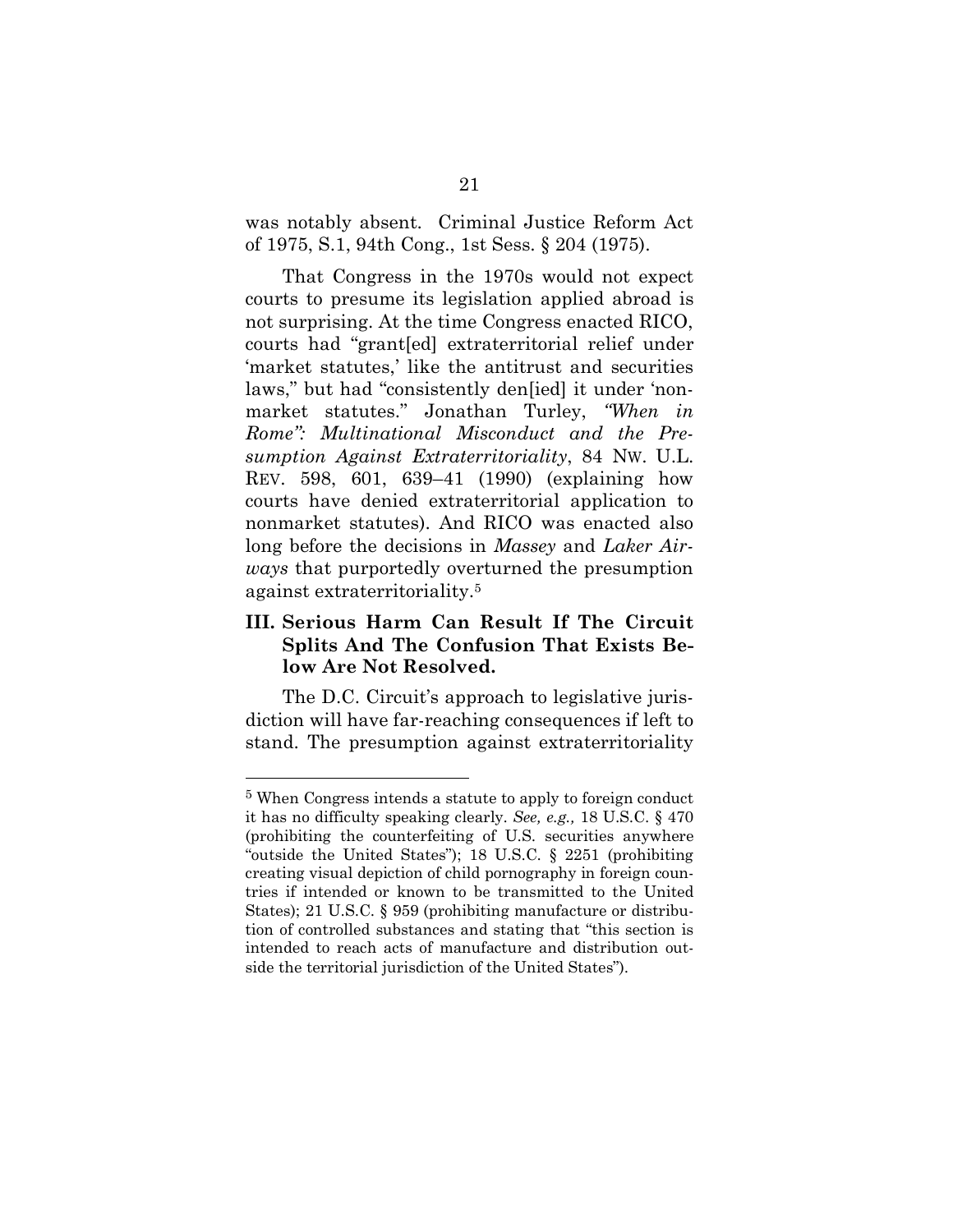is important. Courts look to Congress for guidance, rather than extend U.S. law blindly, for a number of pragmatic reasons.

First, the presumption against extraterritoriality serves as a canon of construction that promotes consistency and aids in the proper implementation of legislative purpose. See David L. Shapiro, Continuity and Change in Statutory Interpretation, 67 N.Y.U. L. REV. 921, 921–24, 941–50 (1992) (arguing that presumptions can aid in giving effect to legislative purpose). Congress must "be able to legislative against a background of clear interpretative rules, so that it may know the effect of the language it adopts." Finley v. United States, 490 U.S. 545, 556 (1989). In the jurisdictional context, predictability and simplicity are particularly important. Hertz Corp. v. Friend, No. 08–1107, 2010 WL 605601, Slip Op. 15–16 (U.S. Feb. 23, 2010).

Second, the presumption "serves to protect against unintended clashes between our laws and those of other nations." Aramco, 499 U.S. at 248; see also Sale v. Haitian Ctrs. Council, Inc., 509 U.S. 155, 174 (1993) (noting the "desire to avoid conflict with the laws of other nations"). Applying American laws to foreign conduct or events can be "an interference with the authority of another sovereign, contrary to the comity of nations." American Banana Co. v. United Fruit Co., 213 U.S. 347, 356 (1909). At the very least, extraterritorial laws are controversial and can lead to the impression that the United States is imposing its values worldwide. Microsoft, 550 U.S. at 454 (explaining the presumption that U.S. law "does not rule the world"); Em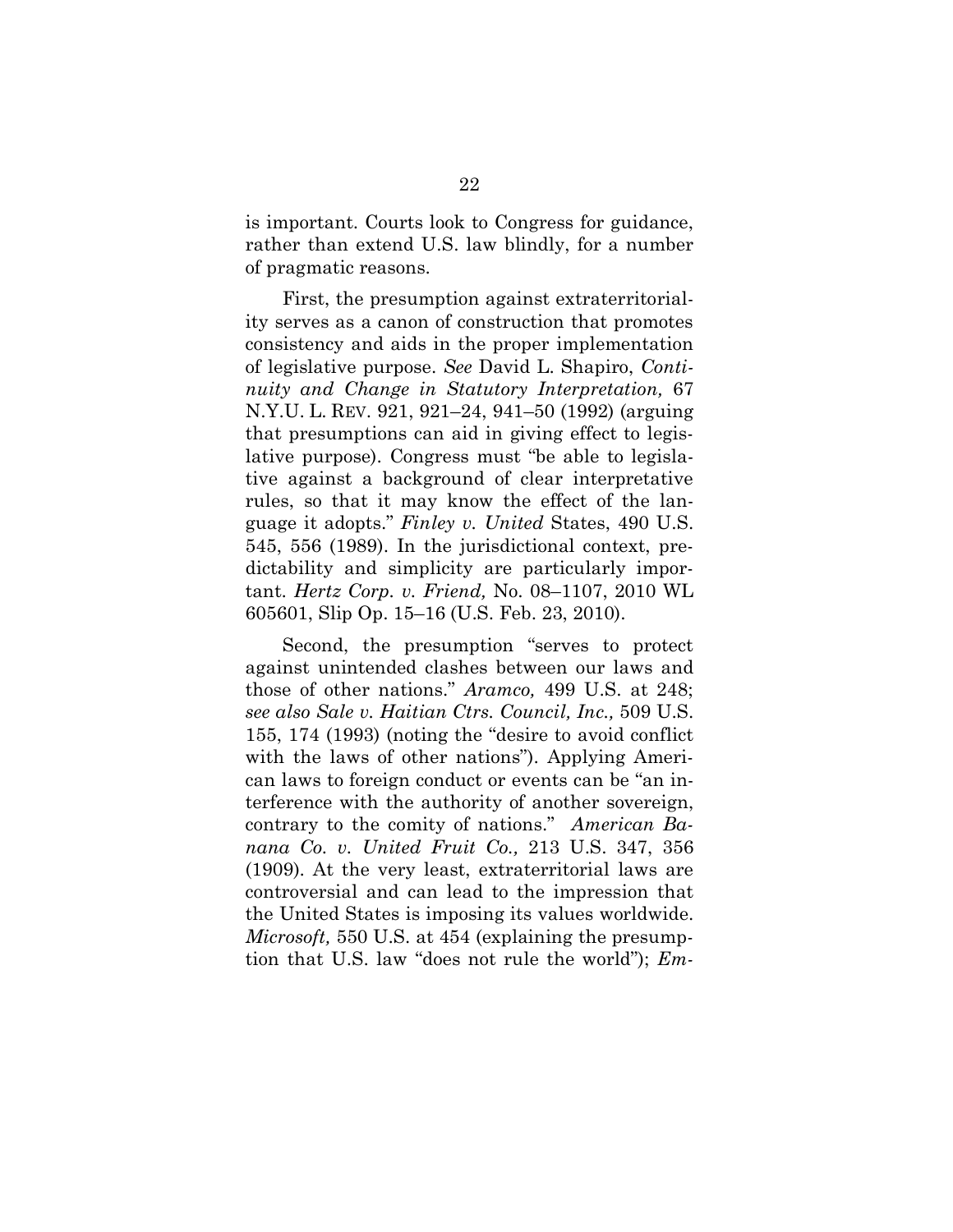pagran, 542 U.S. at 165 (expressing concern over imposing U.S. regulations on other countries).

Other nations are rightly concerned over expansive interpretations of American law because extraterritorial laws are inherently undemocratic. Extraterritorial laws force foreigners abroad to bear the costs of U.S. regulation, even though they have no vote and little formal ability to influence domestic political processes. Parrish, supra, 61 VAND. L. REV. at 1484; see also Mark P. Gibney, The Extraterritorial Application of U.S. Law: The Perversion of Democratic Governance, the Reversal of Institutional Roles, and the Imperative of Establishing Normative Principles, 19 B.C. INT'L & COMP. L. REV. 297, 305 (1996) (explaining why extraterritorial laws are undemocratic).6 And the reciprocal concern for U.S. citizens suffering foreign regulation is well understood. See, e.g., Small, 544 U.S. at 389 (listing economic and speech crimes).

Third, the presumption embodies judicial deference and reflects separation-of-powers concerns. Because of the sensitive nature of foreign affairs, the presumption allows courts wisely to "leave[] to Congress's informed judgment" the decision whether a law reaches foreign activity. Microsoft, 550 U.S. at 442. An argument that a statute should be given an expansive foreign reach must "be directed to the Congress rather than to [the Court]," because

 $6$  In a democracy, those whose conduct is to be controlled by a particular law must have some voice in determining the law's substance. THE DECLARATION OF INDEPENDENCE para. 2 (U.S. 1776) ("Governments are instituted among Men, deriving their just powers from the consent of the governed.").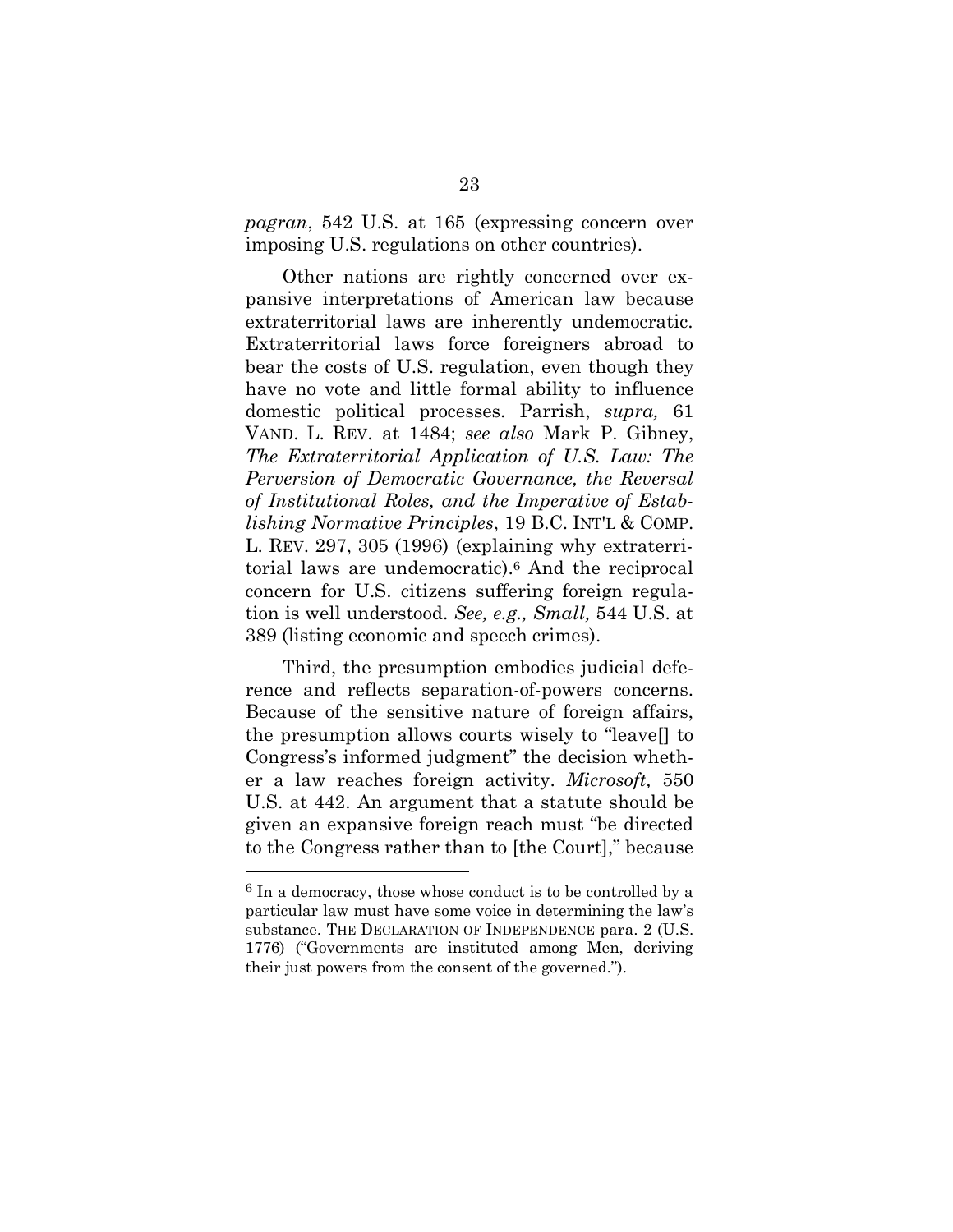it is Congress that "alone has the facilities necessary to make . . . important policy decision[s]'" that could affect foreign relations. McCulloch v. Sociedad Nacional de Marineros de Honduras, 372 U.S. 10, 22 (1963) (quoting Benz v. Compania Naviera Hildago, 353 U.S. 138, 147 (1957)); see also Chicago & S. Air Lines, Inc. v. Waterman S.S. Corp., 333 U.S. 103, 111 (1948) (the "Judiciary has neither aptitude, facilities nor responsibility" for decisions of this nature). When the Court enters the thicket of international relations — without clear direction from Congress — it runs the risk of unnecessarily upsetting foreign affairs.

The presumption also reflects deference to the Executive branch, providing the Executive the space to negotiate bilateral or multilateral treaties to address activity that has transboundary impact. Cf. Sosa v. Alvarez-Machain, 542 U.S. 692, 695 (2005) (noting in the Alien Tort Statute context the need to be "particularly wary of impinging on the discretion of the Legislative and Executive branches"). Using the effects test broadly to sanction extraterritorial jurisdiction can undermine the implementation of harmonized international regulation. See RICHARD A. FALK, THE ROLE OF DOMES-TIC COURTS IN THE INTERNATIONAL LEGAL ORDER 6 (1964) (excessive extraterritorial jurisdiction "invites retaliation, engenders distrust, and undermines those actual and potential claims of international law to make stable the relations among the entire community of states.").7 It is no answer to

<sup>7</sup> Although some scholars have suggested that extraterritorial regulation can provoke international agreement by creating